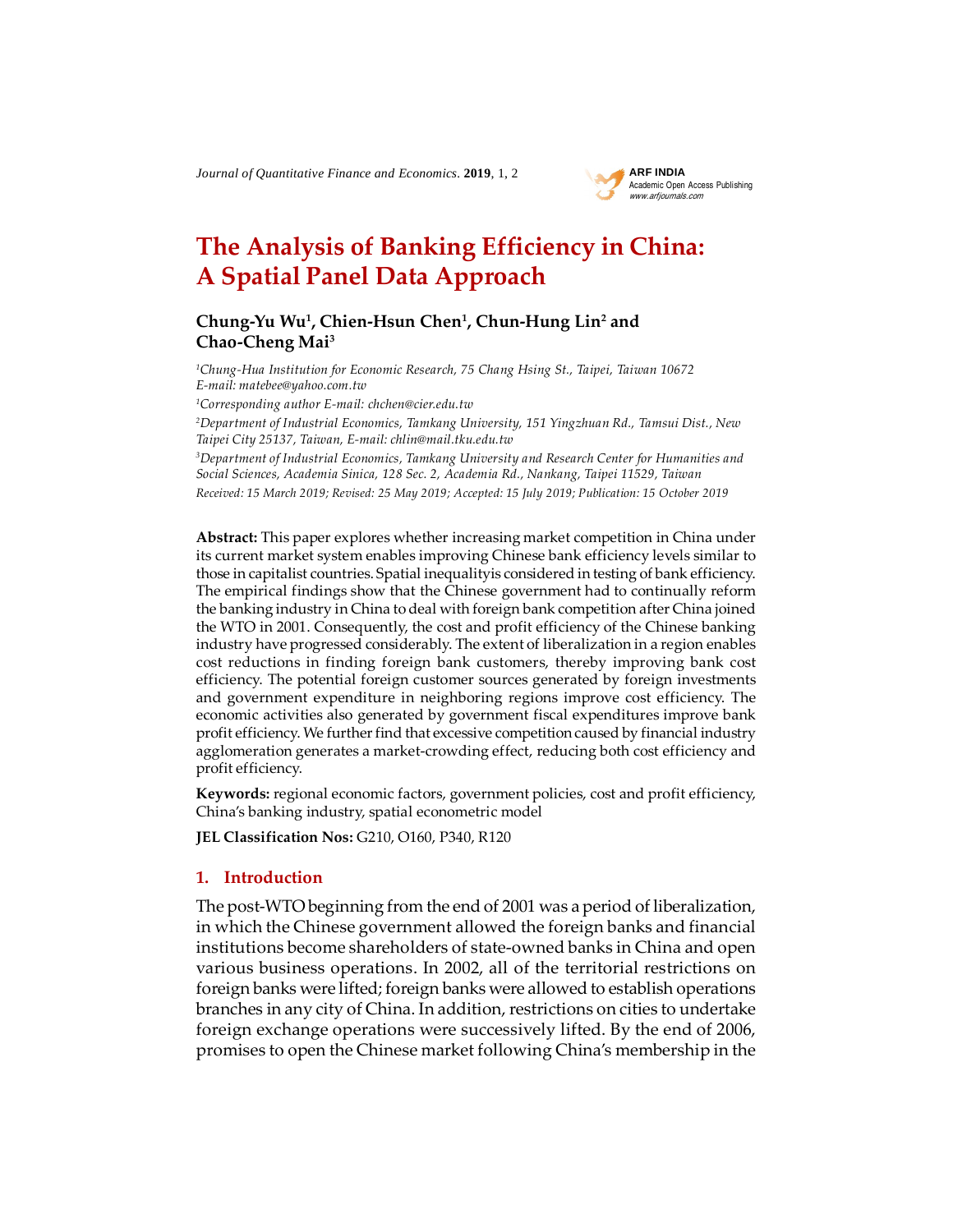WTO were fulfilled. Thus, all territorial and customer restrictions on the foreign exchange operations of foreign banks were lifted, enabling the banks to apply to establish locally incorporate foreign-owned banks.

Recently, He and Fu (2008),Xue (2010) and Heand Yeung (2011) have verified the 'follow-the-customer' strategies of foreign banks in various cities in China. Zhao et al. (2004) report that the more liberalized the economy of a region is, the higher the demand for financial services and the greater the agglomeration of multinational corporation headquarters and high-end financial services in the region. Beijing and Shanghai are the major international financial centers in China.

As the number of multinational banks in a region increases, a region is likely to become an international financial center. Such an external economy attracts more manufacturing companies to the region, effectively reducing the costs of financial institutions and facilitating information exchanges between the financial institutions and all industries. Thus, the existing networks and infrastructures can be utilized more effectively, thereby improving production efficiency (Park and Essayyad,1989).

Furthermore, foreign capital, economic reforms or market-opening policies initiated by government typically increase bank efficiency. The details of the related literature on China's banking efficiency will be reviewed in next section. However, the economic institutions of postreform China partially introduced the concepts of market economies. Compared to those of capitalist countries, the Chinese economy does not provide a comprehensive exit mechanism for companies. Therefore, this study first aims to determine whether increasing market competition in China under its current market system enables improving Chinese bank efficiency levels similar to those in capitalist countries.

China with a vast expanse has different degree of economic development in each area or province. As shown in Table 1, based on the Gini-Hirschman indices, the geographical distribution of annual industrial and financial developments is unbalanced in China because of the substantial size of its territory. The six major regions of China exhibit a higher imbalance of resource distribution than that when divided into 31 provinces or municipalities. In addition to spatial inequality,the banks between the proximal regions might generate a spillover effect of bank efficiency through the mutual sharing of financial development, advantages in market size, superior knowledge and skills from foreign banks, or cross-regional competition.

In this study, we adopt two estimating stages. We estimate the efficiency of each bank in the first stage and then use the average efficient levels of provinces (or municipalities), for each year, to examine factors that affect the efficiency of provinces (or municipalities) by consideringthe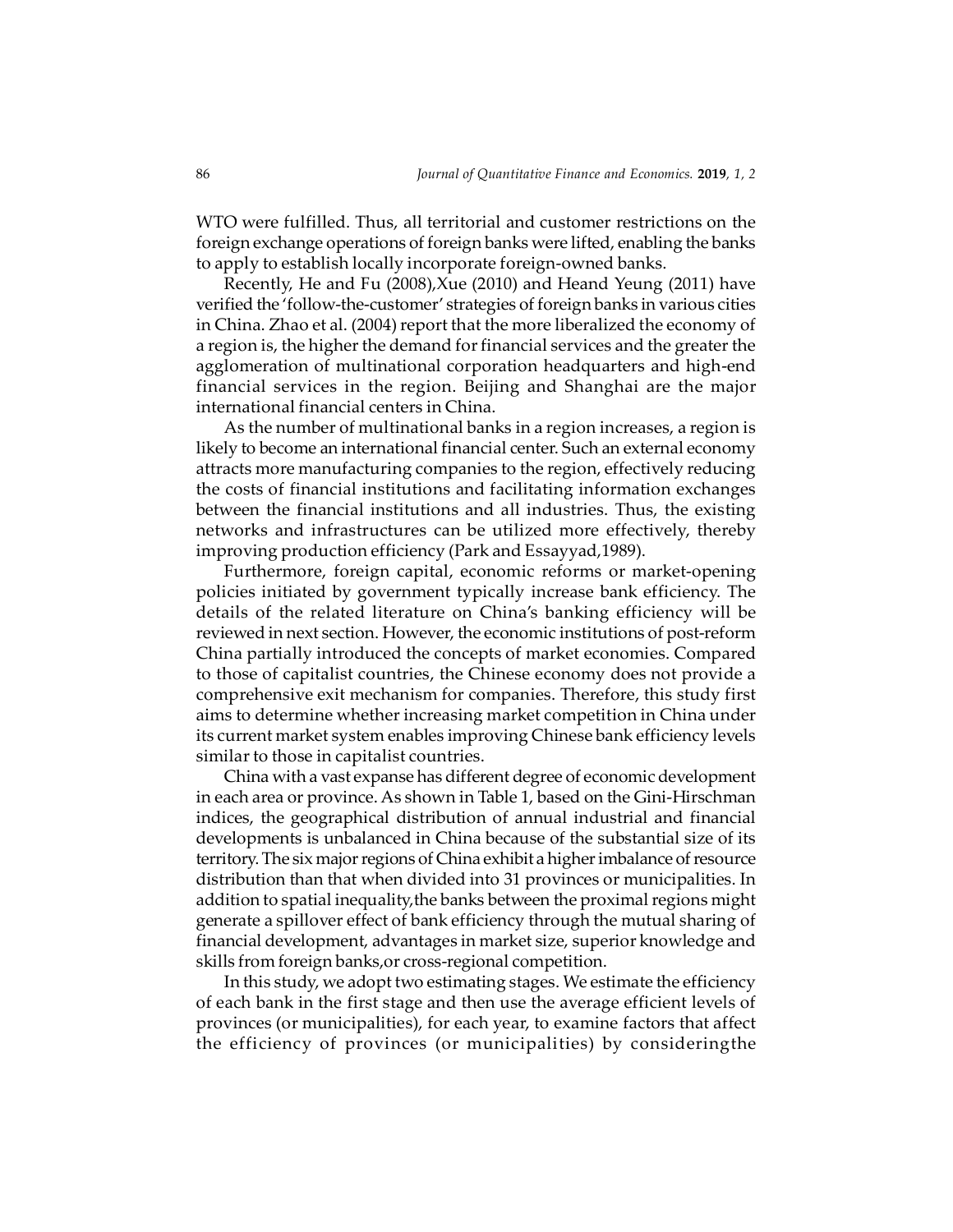| 31 Provinces/Municipalities | GDP    | <b>GDPBA</b> | <b>GDPMA</b> | <b>FDI</b> | <b>BAOPP</b> | FB     | $_{IPO}$ |
|-----------------------------|--------|--------------|--------------|------------|--------------|--------|----------|
| 2002                        | 0.2307 | 0.2569       | 0.2466       | 0.3390     | 0.2390       | 0.4359 | 0.6124   |
| 2003                        | 0.2323 | 0.2592       | 0.2499       | 0.3299     | 0.2437       | 0.4339 | 0.6000   |
| 2004                        | 0.2317 | 0.2591       | 0.2496       | 0.3311     | 0.2426       | 0.4267 | 0.6000   |
| 2005                        | 0.2346 | 0.2651       | 0.2525       | 0.3306     | 0.2433       | 0.4209 | 0.5890   |
| 2006                        | 0.2354 | 0.2664       | 0.2515       | 0.3265     | 0.2423       | 0.4052 | 0.6383   |
| 2007                        | 0.2347 | 0.2784       | 0.2488       | 0.3140     | 0.2418       | 0.4052 | 0.5533   |
| 2008                        | 0.2329 | 0.2771       | 0.2449       | 0.3126     | 0.2399       | 0.5742 | 0.5533   |
| 2009                        | 0.2314 | 0.2574       | 0.2443       | 0.3115     | 0.2384       | 0.5742 | 0.5533   |
| 2010                        | 0.2295 | 0.2563       | 0.2379       | 0.3179     | 0.2368       | 0.6168 | 0.5673   |
| 2011                        | 0.2270 | 0.2517       | 0.2332       | 0.3175     | 0.2354       | 0.5658 | 0.5673   |
| 2012                        | 0.2253 | 0.2433       | 0.2317       | 0.3156     | 0.2334       | 0.5745 | 0.5673   |
| 6 Major Regions             |        |              |              |            |              |        |          |
| 2002                        | 0.4941 | 0.5093       | 0.5122       | 0.5578     | 0.4781       | 0.5457 | 0.6124   |
| 2009                        | 0.4950 | 0.5177       | 0.5062       | 0.5827     | 0.4887       | 0.6877 | 0.6308   |
| 2012                        | 0.4871 | 0.5066       | 0.4913       | 0.5887     | 0.4861       | 0.6991 | 0.6197   |

Table 1: China's Gini-Hirschman indices, 2002-2012

*Notes:* The 6 major regions are North China, Northeast China, East China, South Central China, Southwest China, and Northwest China. For the six major regions, only the data in the first and last years of the sampling, along with that of 2009 (post-2008) are listed. Each

Gini-Hirschman index is defined by  $G_t = \sqrt{\sum_k (x_{kt}/X_t)^2}$  , where  $x_{kt}$  represents the value

*x* of the *k*th province (city, region) at year *t* and  $X$ <sub>*t*</sub> represents the sum of the *x*'s in all of the regions at year *t.* GDP, GDPBA, and GDPMA represent the gross domestic product, financial industry output, and industrial output of each region. FDI represents the amount of foreign direct investment in each region in China. BAOPP represents the summed amount of deposits and loans in the banks of each region; FB represents the number of foreign banks in each region; and IPO represents the number of listed banks on the market in each region.

*Sources:* China Statistical Yearbook (2002–2012); Almanac of China's Finance and Banking (2002– 2012)

geographical proximity and spatial inequality between overall environment in the second stage. In other words, the bank efficiency of our research is focused on the individual side in the first stage, and then considered about overall side in the second stage.

This research contributes to the existing literature on China's bank efficiency in several realms. First, this study differs from previous studies on bank efficiency by exploring the factors affecting bank efficiency in each province of China through spatial distribution. Second, by considering the regional economic characteristics and industrial agglomeration in each region along with its neighboring regions, this study is the first to explore the effect of spatial proximity on changes in average regional bank efficiency in an insightful perspective.

Using a total of 1206 samples in one of the most dynamic economy, China, a stochastic frontier analysis (SFA) is conducted on Chinese bank efficiency. Moreover, a spatial econometric model is used to analyze the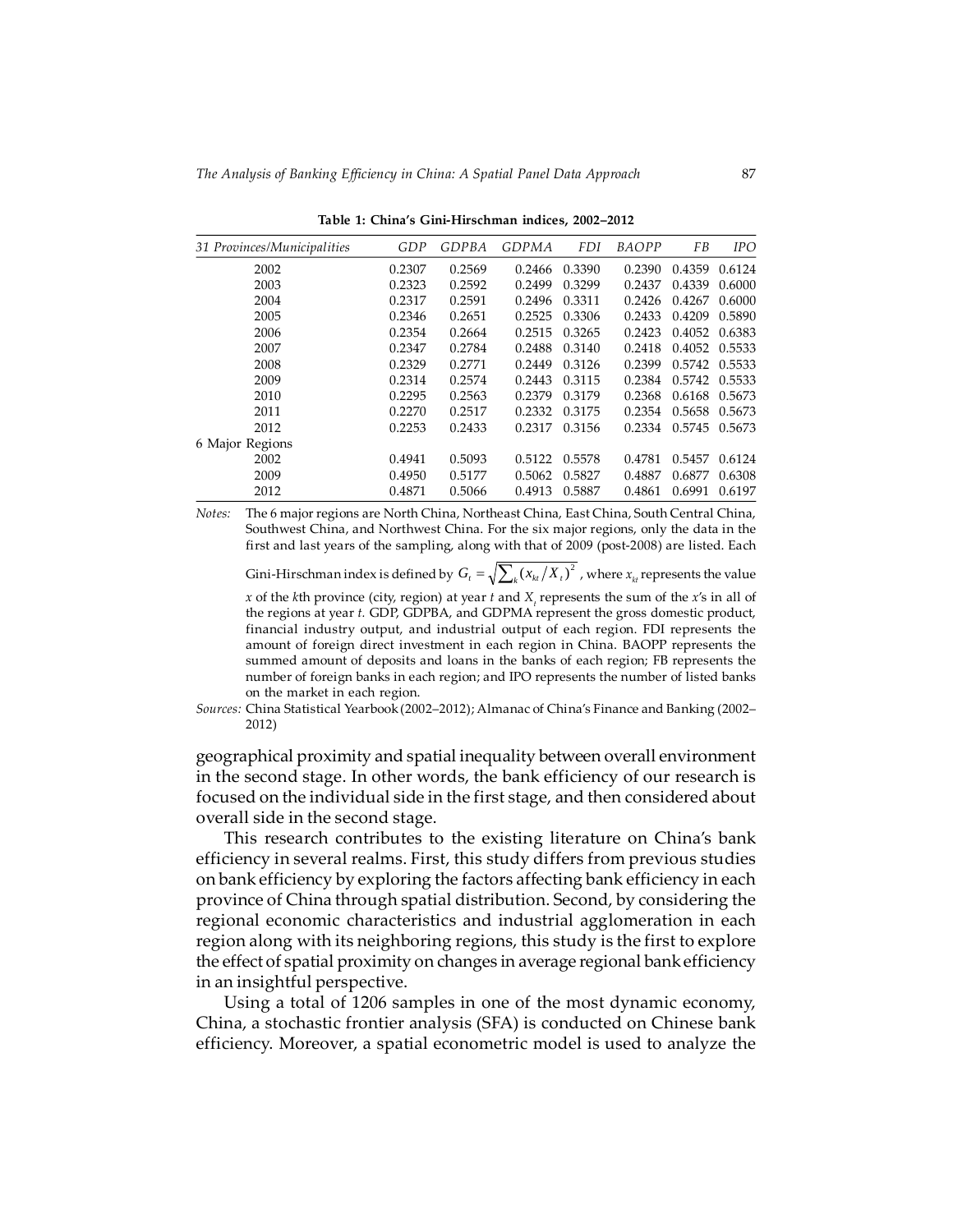factors affecting changes in efficiency for the period 2004–2012. Our empirical findings suggest that the Chinese government had to continually reform the banking industry in China to deal with foreign bank competition after China joined the WTO in 2001. Consequently, the cost and profit efficiency of the Chinese banking industry have progressed considerably. An investigation of the factors affecting improvements in Chinese bank efficiency reveals that the extent of liberalization in a region enables cost reductions in finding foreign bank customers, thereby improving bank cost efficiency. However, because most foreign business companies are foreign banks' customers, no significant improvement in the profit or profit efficiency of the entire Chinese banking industry is observed. Because of excessive government intervention, the Chinese market lacks a comprehensive exit mechanism. An improvement in the degree of competition by an agglomeration of the financial industries (i.e. the market-crowding effect) reduces regional bank efficiency, which differs from capitalist countries in which an increase in competition improves bank efficiency.

The remainder of this paper is organized as follows. Following this introduction, the next section is literature review. Section 3 describes the model specification and data analysis. Section 4 describes estimation results of bank efficiency. Section 5 explains the empirical results of the spatial econometric model, and the final section presents the conclusions drawn from this study.

# **2. Literature Review**

A plethora of studies have explored bank efficiency in China. Specifically, Yao et al. (2008), Berger et al. (2009) and Li and Huang (2015) have investigated the effect of introducing foreign capital to a market or partial privatization on bank efficiency. In similar studies, Fu and Heffernan (2009), Lin and Zhang (2009) and Wu and Chen (2010) have documented that both partial privatization and foreign capital increased bank efficiency. Yin et al. (2013) have found the improvement of Chinesebank efficiency is most prominent for the largest banks with substantial state ownership. Zha et al. (2015) have indicated that banks in China show both technical and scale inefficiency during 2008–2012, which results from the inefficiencies of both the productivity stage and profitability stage by using a dynamic two-stage data envelopment analysis (DEA) model. Ding et al. (2015) have found a positive influence on bank costefficiency by adjusting macro policies, andcity commercial banks appear to be the most efficient and foreign banks are the least efficient.

Wu et al. (2007) have examined the macroeconomic effect on Chinese bank efficiency. By analyzing total factor productivity, Chang et al. (2012) suggest that productivity growth in China's non-foreign bank was because of technological progress instead of efficiency improvements. Zhang et al.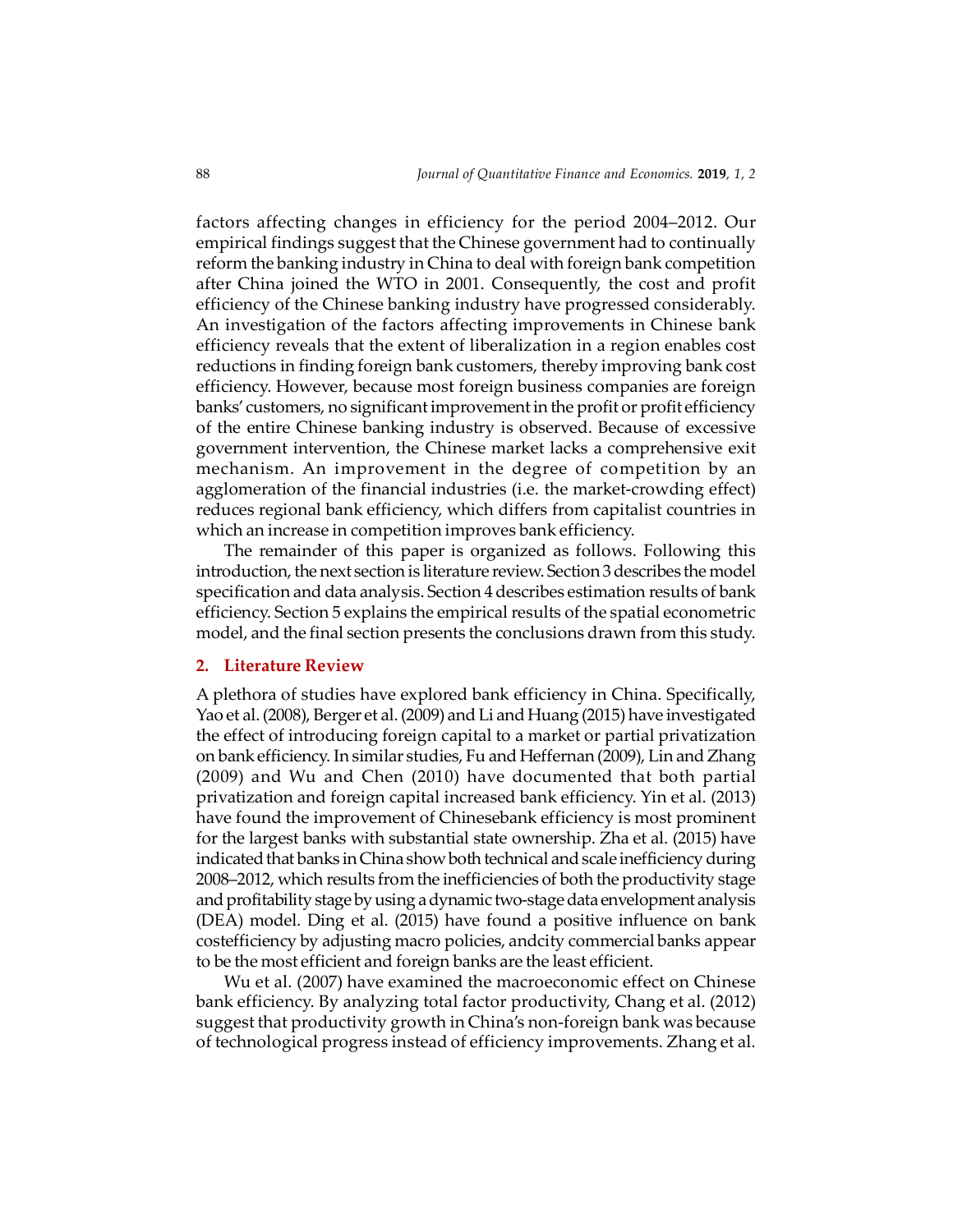(2015) have suggested there were a gradient difference in the regional financial efficiency of China.

Moreover, Berger and Hannan (1998), Jayaratne and Strahan (1998), DeYoung et al. (1998), and Koetter et al. (2012) have indicated that increasing the level of market competition improves the efficiency of bank industries. Hsiao et al. (2015) have found that the domestic banks in China have gradually caught up the cost advantage of foreign banks in amanner consistent with the increased competitive pressure. Furthermore, an increase in the number of companies for an industry or allowing foreign companies to enter a market enables improving average production efficiency because of an increase in the level of market competition (Melitz, 2003; Melitz and Ottaviano, 2008). Nevertheless, if the market providesfree entry and exit mechanism, average efficiency of enterprises increaseswhen market competition increases in the privatization process; conversely, when the market provides no exit mechanism, then average efficiency decreases (Wu et al., 2016).

## **3. Model specification and data analysis**

## *3.1. Efficiency estimation models and bank input and output variables*

According to data from BankScope and the *Almanac of China's Finance and Banking for the period 2002–2012, we estimate the cost efficiency (* $\phi$ *, CEFF)* and profit efficiency ( $\phi^{\pi}$ , PEFF) of each bank. Generally, the efficiency estimation value is set between 0 and 1, where a value closer to 1 indicates a higher efficiency. We estimate efficiency levels by commonly-used translog functional form for the costand profit functions. The parameters of the stochastic frontier modelsare estimated using maximum likelihood. For convenience, we show only thetotal cost trans log function for bank *b* in year *t*:

 $\ln \left( \text{Total cost} \, / \, \overline{p}_z \right)_{bt}$ 

$$
= \alpha_0 + \sum_{q=1}^{3} \alpha_q \ln(y_q / z)_{bt} + \frac{1}{2} \sum_{q=1}^{3} \sum_{k=1}^{3} \alpha_{qk} \ln(y_q / z)_{bt} \ln(y_k / z)_{bt}
$$
  
+ 
$$
\sum_{q=1}^{2} \beta_q \ln(p_q / \overline{p})_{bt} + \frac{1}{2} \sum_{q=1}^{2} \sum_{k=1}^{2} \beta_{qk} \ln(p_q / \overline{p})_{bt} \ln(p_k / \overline{p})_{bt}
$$
  
+ 
$$
\sum_{q=1}^{3} \sum_{k=1}^{2} \tau_{qk} \ln(y_q / z)_{bt} \ln(p_k / \overline{p})_{bt} + v_{bt} + u_{bt}
$$
  
= 
$$
\Omega + v_{bt} + u_{bt},
$$
 (1)

 $\mu_{b} = \zeta_0 + \zeta_{\rm Y}$  year,  $+\sum_{k=1}^{3} \zeta_k(D_k)_{b} + \varepsilon_{b}$ ,  $v_{b} \sim N(0, \sigma_v^2), \ \varepsilon_{b} \sim N(0, \sigma_v^2), u_{b} \ge 0$ . where  $u_{bt} = \zeta_0 + \zeta_Y y e a r_t + \sum_{k=1} \zeta_k (D_k)_{bt} + \varepsilon_{bt}, v_{bt} \sim N(0, \sigma_v^2), \varepsilon_{bt} \sim N(0, \sigma_\varepsilon^2), u_{bt} \ge$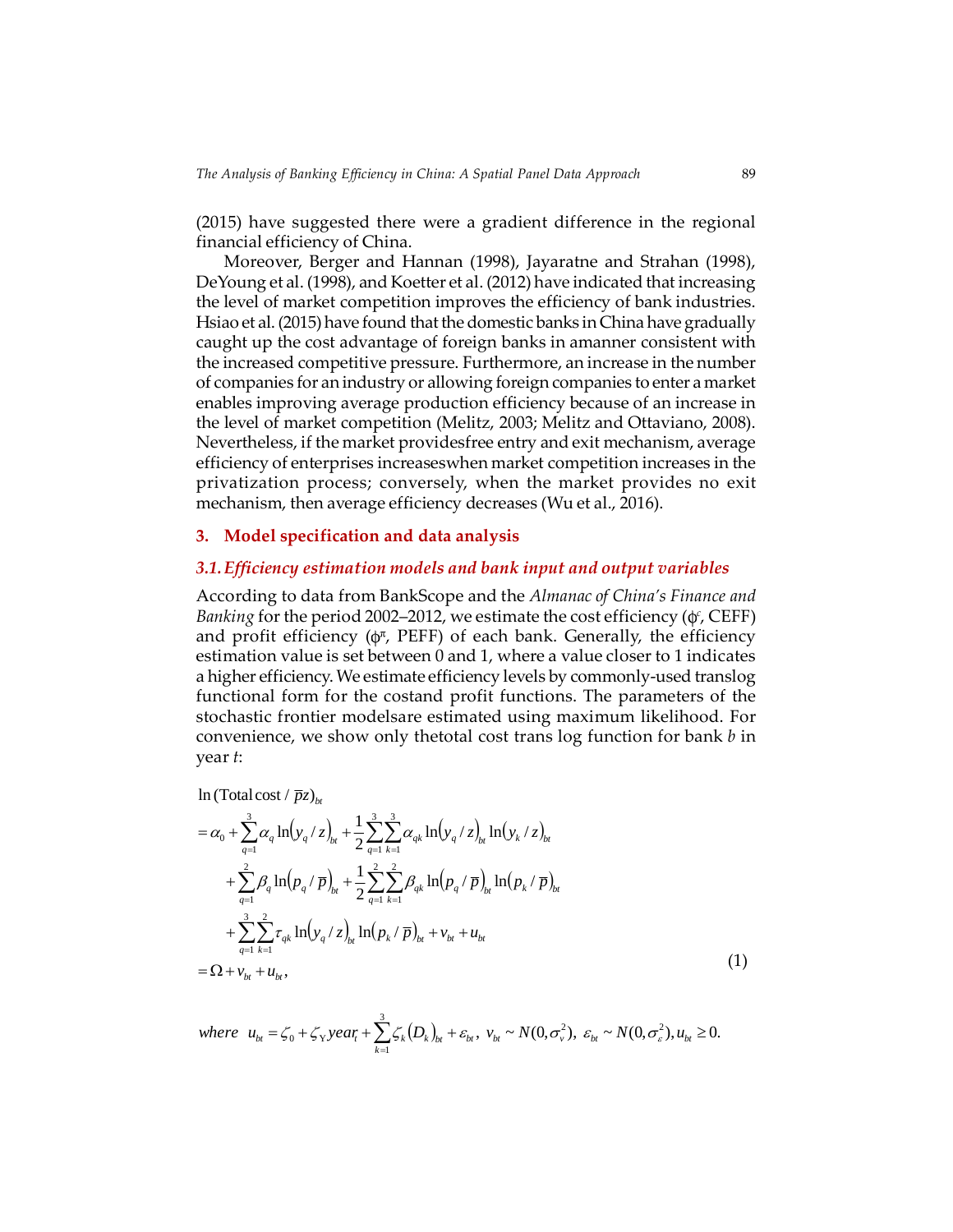There are *q*(*k*) kinds of input prices (*p*) or outputs (*y*) in equation (1). In this equation,  $\alpha$ ,  $\beta$ ,  $\tau$ , and  $\zeta$  are the regression coefficients of the model, and  $\alpha_{ak} \equiv \alpha_{ka'} \beta_{ak} \equiv \beta_{ka'}$ ; the term  $(v_{bt} + u_{bt})$  is a composite error term,  $v_{bt}$  is a random error, and  $u_{\mu}$  represents a bank's inefficiency level; *y* represents the output; *p* represents the input prices; and *z* represents the total earning asset (TEA), which belongs to the fixed input (*z*) of the bank. The normalization bythe

price of capital (  $\overline{p}$  ) ensures price homogeneity  $\sum_{q=1}^3\!\beta_q\!=\!$ 1 1  $\sum_{q=1}^3\beta_q=1$ ,  $\sum_{q=1}^3\beta_{qk}=$ 1 0  $\sum_{q=1}^{\infty}\beta_{qk}=0$  ,

 $\sum_{k=1}^3 {\bf \tau}_{qk} =$ 1 0  $\sum_{k=1}$   $\tau_{qk}$  =  $0$  . Following Berger et al. (2009), total cost (TC) was converted into pre-tax profit (PTP) for estimating profit efficiency (PEFF), and the positive  $u_{i}$  was changed into negative, indicating that banks with lower profit efficiency (PEFF) yielded lower profits.

Of studies using stochastic frontier analysis, namely Berger et al. (2009), Fang et al. (2011), Pasiouras et al. (2007), and Lensink and Meesters (2014) (hereafter as BFPL) were referenced regarding variable selection. The *p* input prices include the cost of loanable funds (CLF) = total interest expense / deposits, the price of capital (PC,  $\bar{p}$ ) = noninterest expense / fixed assets, and the price of labor (PL) = personnel expenses / total assets. The output *y* was divided into three items, and the first two items are total loans (LOAN) after excluding nonperforming loans and other earning assets (OEA).<sup>1</sup>

In addition to the interest spread, the net feebased incomes of Chinese banks have increased annually and constituted the third major contributor to the income portfolio of banking in China. Therefore, unlike BFPL, this study also applies net fees and commissions income (FEE) to represent noninterest revenues, and this is the third output in this study. The aforementioned variables were in millions of RMB. The deflator used is the 2002 consumer price index of Chinese residents, which is set as the base and converted into real variables.

In this study, our efficiency estimation models *a la* Battese and Coelli (1995) and Coelli et al. (1999), which concerned the exogenous variables, are therefore adopted, and four exogenous variables, namely the three dummy variables on the reforms by the government (or ownership of each bank) (*D*) and the control year variable (*year*) for liberalizing and reforming the banking industry in China stage by stage, are also considered simultaneously. The  $\Omega$  in equation (1) does not include the time-trend effects because we try to focus on 'the control year variable (*year*)'.

The three dummy variables (*D*) on the reforms by the government (or ownership of each bank) involved whether foreign capital is introduced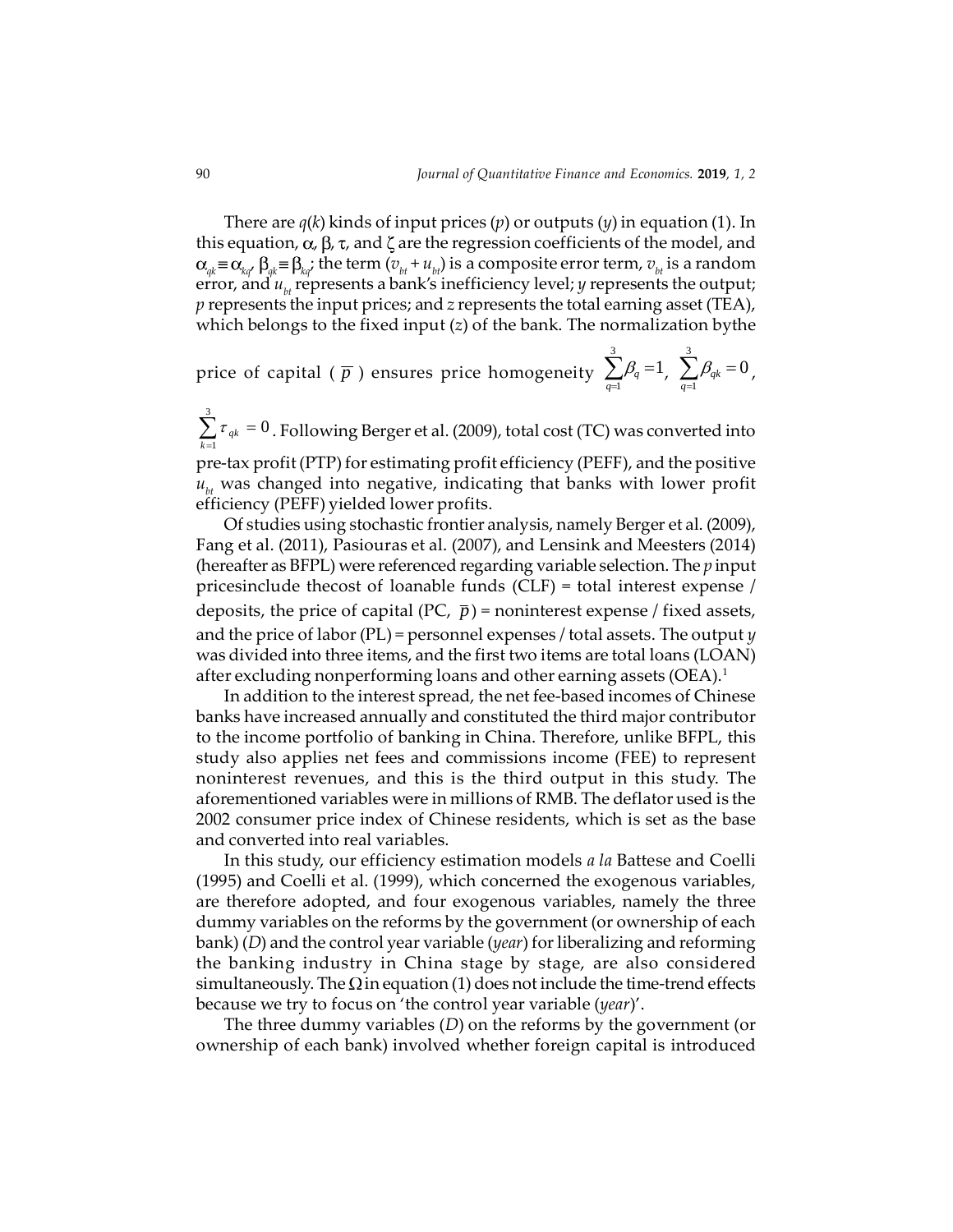$(D_{1'}$  the variable is 1 if the ownership structure in a particular year involves foreign capital or is a wholly-owned foreign or joint-venture bank itself), whether the bankis listed in the market (D<sub>2</sub>, the variable is set as 1 starting from the year the bank was listed on the Chinese market), and whether a shareholding system is adopted ( $D_y$  the variable is set as 1 starting from the first year a shareholding system was involved). The year variable (*year*) is defined as 1–11, corresponding sequentially to 2002–2012.

This sample data is so representative because the annual total assets and total deposits, on average, of the sample banks used for estimations in this study comprise an 84% of the entire Chinese banking industry. The loans of the sample banks comprise 93% of the entire industry. A total of 1206 samples are acquired for the period between 2002 and 2012. A total of 197 banks of various types, among which 111 are city commercial banks, 40 are joint-venture and foreign banks, and 26 are rural commercial banks, are sampled. However, if equation (1) considers the human resource input, the number of samples would be reduced from 1206 to 610, and the representativeness of the samples would be subsequently decreased. The human resource input is therefore not included in the second stage of empirical testing.

#### *3.2. Spatial regression model and variables used*

The local Moran's I statisticis the verification index used to measure the spatial correlation between an observed value of the variable in a specific region and that of neighboring regions.This study analyzes the relationship among the bank efficiencies of the Chinese provinces. Because each Chinese province exhibits adjacency relations with its neighboring provinces, the standardized first-order Queen-based contiguity is used to perform spatial weighting.

$$
\text{Moran's I} = Z_i \sum_{j=1}^{n} w_{ij} Z_j \tag{2}
$$

The correlation is defined in equation (2) (Anselin, 1995), in which the observed values ( $Z_i$ and  $Z_j$ ) are in standardized formand  $w_{_{ij}}$  represents the spatial weights, which indicates the geographical spatial correlation between areas.

Moreover, uneven regional financial development, economies of scale or disadvantages from cross-regional competition all led to spillover effects in bank efficiency. Therefore, this study appliesa spatial econometric model focused on the impact of spatial heterogeneity and dependency on the average efficiency in each province and municipality. Anselin et al. (1997)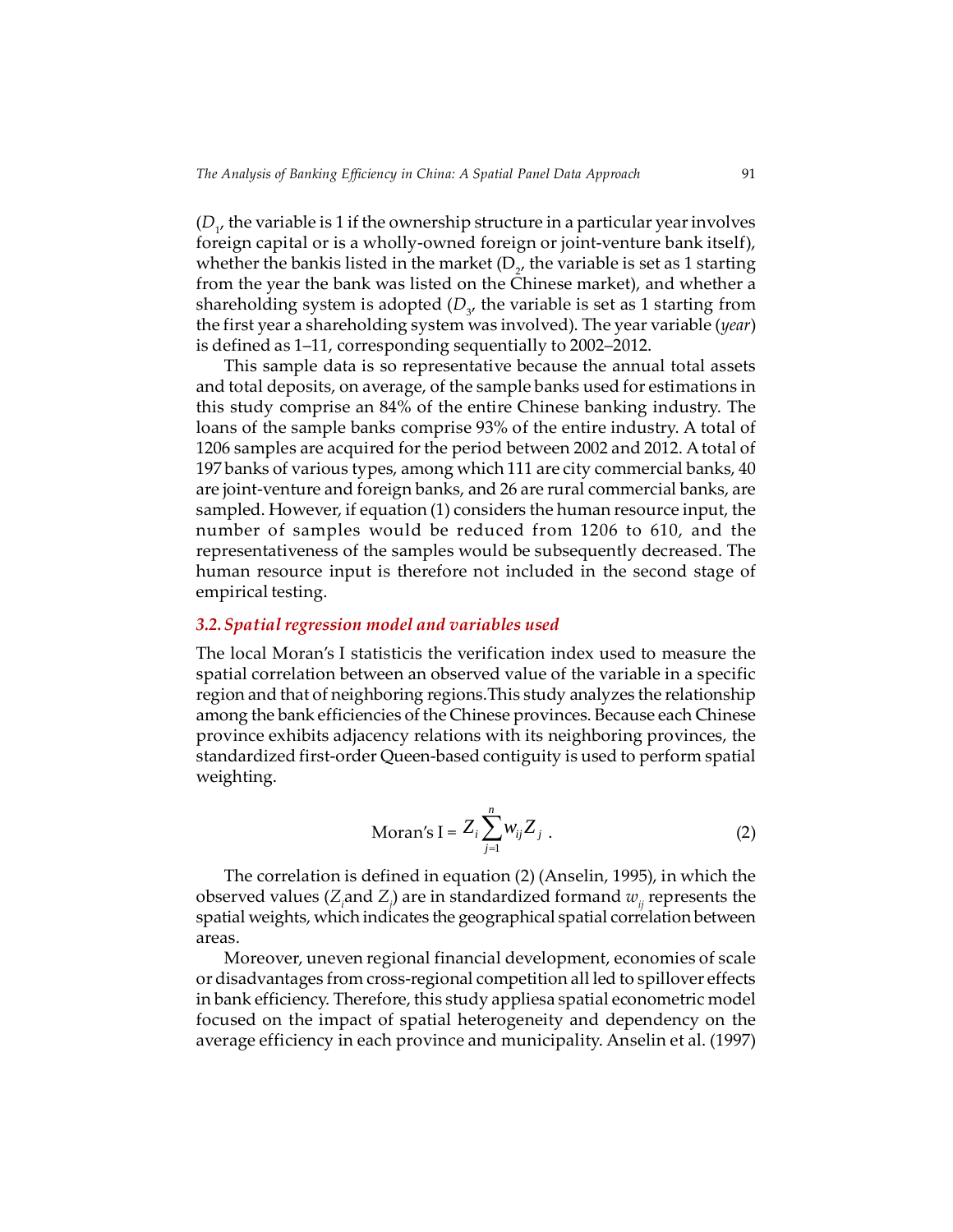have developed the spatial lag model (SLM) and spatial error model (SEM) for spatial econometrics. LeSage and Pace (2009) developed the spatial Durbin model, and this model extends the spatial lag model with spatial lags of the explanatory variables.

In addition, LeSage and Pace (2009) have developed the direct and indirect effects to test the hypothesis as to whether or not spatial spillovers exist. In the present study, balanced panel data are used for analysis. To identify the effects of unobserved variables in each region, as suggested by Elhorst (2003, 2014a), aspatial panel data model with fixed effects was used instead of one with random effects.

# *3.2.1. Spatial panel data model with fixedeffects*

The spatial panel data regression analysis is conducted according to LeSage and Pace (2009) and Elhorst (2003, 2014a, b) and is detailed as follows:

$$
\overline{\phi}_{it} = \mu_i + \kappa_t + \lambda \sum_j w_{ij} \overline{\phi}_{jt} + \sum_k \beta_k x_{kit} + \sum_k \sum_j \theta_k w_{ij} x_{kit} + \omega_{it},
$$
  
where  $\omega_{it} = \rho \sum_j w_{ij} \eta_{jt} + \gamma_{it},$  (3)

where  $\phi_{it}^{\phantom{\dag}}$  is the province *i*'s cost or profit efficiency in time  $t$ ;  $\mu_i^{\phantom{\dag}}$  represents the region-specific fixed effect of the *i*th province; and  $\kappa$ <sub>*t*</sub> represents the time-specific fixed effect in the *t* th year. Selecting the region-specific fixed effect in the model indicates that the effects of undetected unique variables in a specific region on the model are considered. If the time-specific fixed effectis observed in the model, it is indicative that annual policy changes regarding liberalization after China joined the WTO or the short-term impact of the financial crisis in 2008 and subsequent regulatory were considered.

The term  $w_{ij}$  represents the spatial weightings; *j* represents the region neighboring the *i*th province; and  $\lambda$  is a spatial auto regressive coefficient, which represents the degree of the impact of the average efficiency of the neighboring regions on the efficiency of the specific region and represents the spatial dependence. Similar to  $\beta$ ,  $\theta$  is a regression coefficient to be estimated, representing the degree of influence each other among the province *i*'s neighbors about the independent variable;  $(w_{ij} \eta)$  represents the interaction effects among the disturbance terms of different regions; is a spatial auto correlation coefficient, which enables illustrating the degree of this interaction effects;  $\gamma$  is independent and identically distributed (*i.i.d.*) error term for *i* and *t* with zero mean and variance  $\sigma^2$ ;  $(w_{_{ij}}\mathop{\overline{\phi}}_{_j})$  and  $(w_{_{ij}}x_{_{ki}})$ 

represent lag term of the explained and explanatory variables, respectively.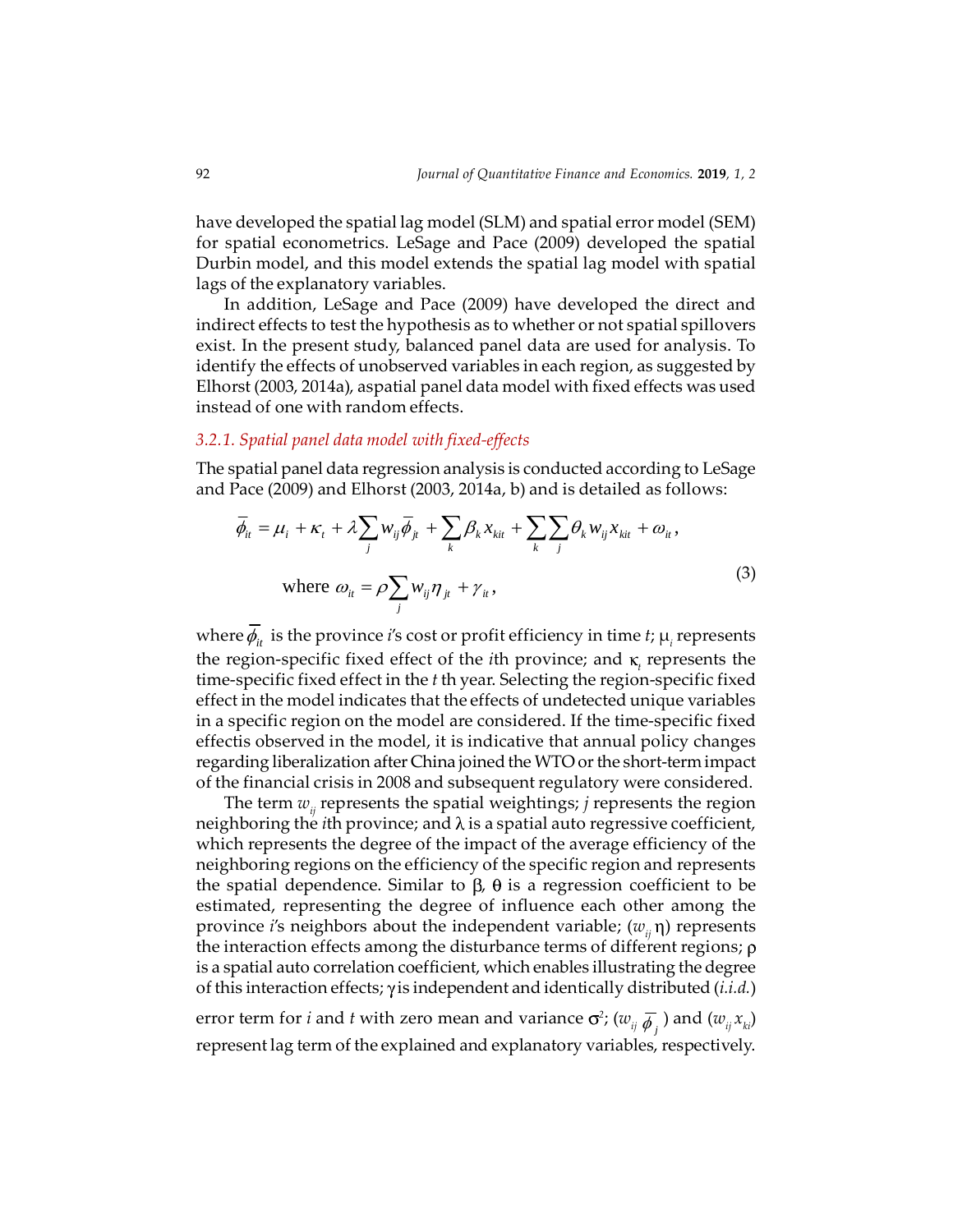If  $\theta = \lambda = 0$ , and  $\rho \neq 0$ , equation (3) is a spatial lag model; if  $\theta \neq 0$ ,  $\lambda \neq 0$  and  $\rho$ *= 0*, equation (3) is a spatial error model; and if  $\theta \neq 0$ ,  $\lambda \neq 0$ , and  $\rho = 0$ , equation (3) is aspatial Durbin model.

The estimation and tests of equation (3) are based on those of Elhorst (2014a). Because the (*wx*) term in spatial Durbin model had been affected by the spatial weights matrix, the estimation coefficients did not generate marginal effects as the non-spatial regression coefficients did. Consequently, the indirect effectsof impact measures proposed by LeSage and Pace (2009) is used to analyze spatials pillovers. In addition to the indirect effects, the impact measures include the direct and total effects.

## *3.2.2. Settings of the research variables in the spatial panel data model*

The settings and selection of the variables in this study are detailed in Table 2. The factors affecting the efficiency changes in the banks of a region are divided into two types, namely regional economic factors and government policies. Regarding industrial agglomeration, the level of financial industry agglomerationis considered to correspond with the industrial agglomeration phenomenon during the forming of an international financial center, as reported by Park and Essayyad (1989). Baldwin et al. (2003) indicated that this type of agglomeration increases the degree of market competition, and then the excessive competition may result inmarket-crowding effect. Wu et al. (2016) have argued that if no exit mechanism is provided in a market, increasing market competition causes a decrease in the average industry efficiency. These findings indicate that the forming and agglomeration of a financial center may enable the positive externalities of scale economies, but the subsequently higher degree of competition may also generate negative externalities through over competition (i.e., too many firms). This agglomeration index is used to observe the impact of the trade-off between the positive and negative externalities of a financial center on the banking efficiency in a region.

Regarding the regional economies, four variables, namely the GDP in a region (GDP), bank opportunity represented by the total amount of deposits and loans in a region (BAOPP), amount of imports and exports in a region (TRD), and amount of investment by foreign companies in a region (FDI), are selected.

First, Liu and Wu (2008) have indicated that the distribution of bank assets is highly correlated with the GDP of each province. Therefore, GDP is used in this model to depict the size of the banking operations in a region and the economic performance, verifying the correlation between the varying level of financial system development in each region and the operational efficiency of the banks in the region. In addition, GDP represents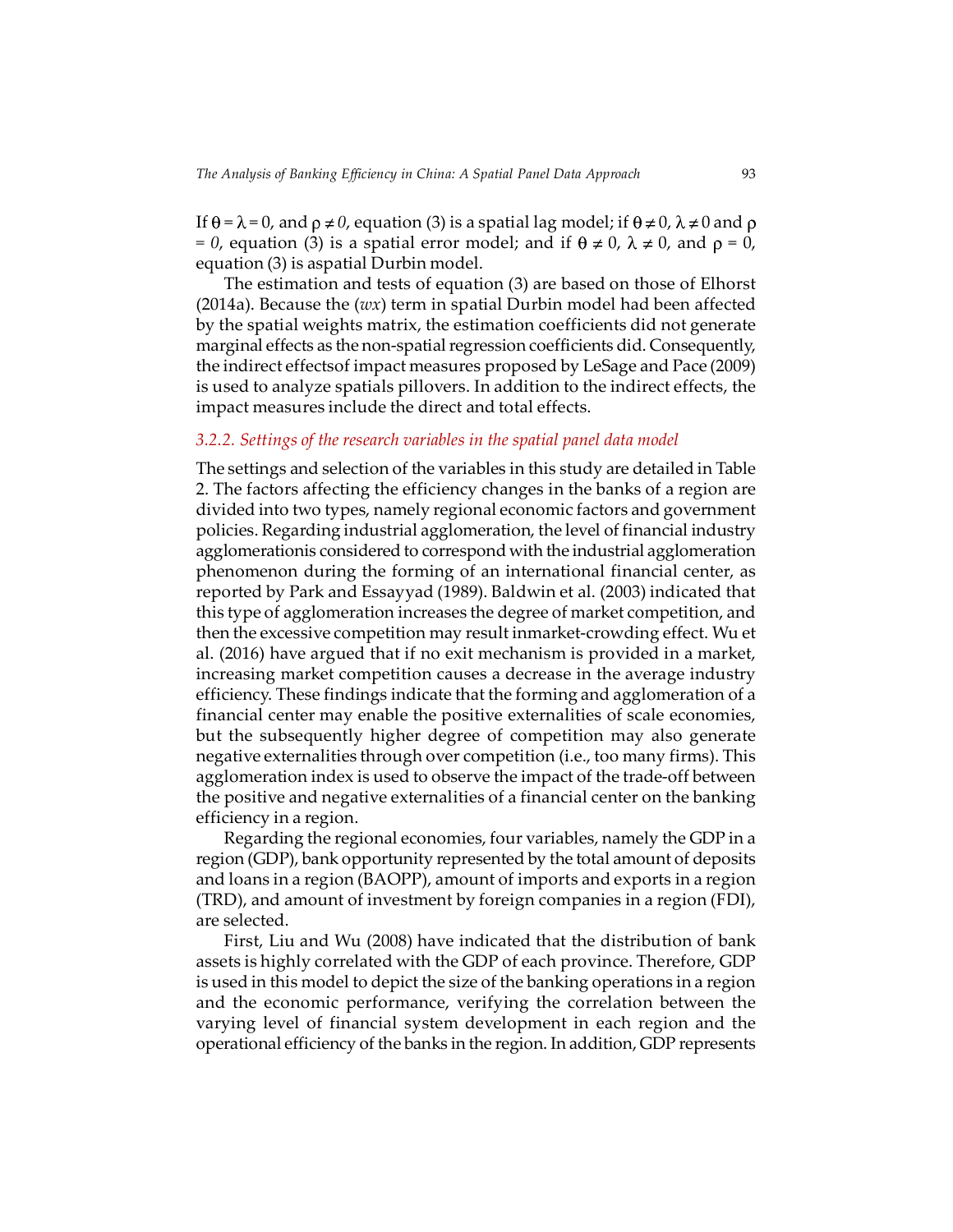| Variable<br>category           | Variable<br>code            | Variable name                                   | Unit                     | Variable description<br>and definition                                                                                                   |
|--------------------------------|-----------------------------|-------------------------------------------------|--------------------------|------------------------------------------------------------------------------------------------------------------------------------------|
|                                | Dependent variable $(\phi)$ |                                                 |                          |                                                                                                                                          |
| Bank<br>efficiency             | <b>CEFF</b>                 | Cost efficiency                                 |                          | Efficiency value Average efficiency of<br>the head office of a<br>bank in a province or<br>municipality                                  |
|                                | <b>PEFF</b>                 | Profit efficiency Efficiency value              |                          |                                                                                                                                          |
|                                | Independent variable $(x)$  |                                                 |                          |                                                                                                                                          |
| Regional<br>economic<br>factor | AGGBA                       | Financial<br>industry<br>Agglomeration<br>Level | Agglomeration<br>level   | (Proportion of financial<br>output in total<br>industrial output of<br>province) /(Proportion<br>of financial output in<br>national GDP) |
|                                | <b>GDP</b><br><b>BAOPP</b>  | Bank<br>opportunity                             |                          | Regional output RMB 100 million Total output in a region<br>RMB 100 million Sum of deposits and<br>loans in the banks of a<br>region     |
|                                | <b>FDI</b>                  | Foreign direct<br>investment                    | US\$100 million          | Total amount of<br>investment by foreign<br>companies in a region                                                                        |
|                                | TRD                         | Total import<br>and export                      | US\$10,000               | Sum of import and<br>export amount in a                                                                                                  |
| Government<br>policy           | GOV                         | trade volume<br>Fiscal<br>expenditures          | RMB <sub>1</sub> million | region<br>Total public finance<br>expenditure in a region                                                                                |

|  |  |  |  |  |  |  |  | Table 2: Variables used in the regression model |  |  |  |
|--|--|--|--|--|--|--|--|-------------------------------------------------|--|--|--|
|--|--|--|--|--|--|--|--|-------------------------------------------------|--|--|--|

*Sources:* China Statistical Yearbook (2004–2012); Almanac of China's Finance and Banking (2002– 2012); BankScope (2002–2012).

the local market opportunity of banks through their strategies of 'followthe-customer'.

Secondly, the higher the total amount of deposits and loans in a region (BAOPP) is, the more likely that banks will enter the region. This study explores whether bank preferences in location selection further improve the business efficiency of banks. This variable represents a 'follow-thecustomer' strategy for banks. Thirdly, two variables, namely amount of imports and exports in a region (TRD), and amount of investment by foreign companies in a region (FDI) are used to illustrate the extent of liberalization of a region. Zhao et al. (2004) find out that the quality of financial service is higher in a more openness location. Therefore, we determined that although higher levels of financial services generate higher costs, they also generate more fees, thereby potentially reducing cost efficiency (CEFF) but expanding profit efficiency (PEFF). FDI also represents the market size for potential foreign firms and customers. The major market of credit of domestic banks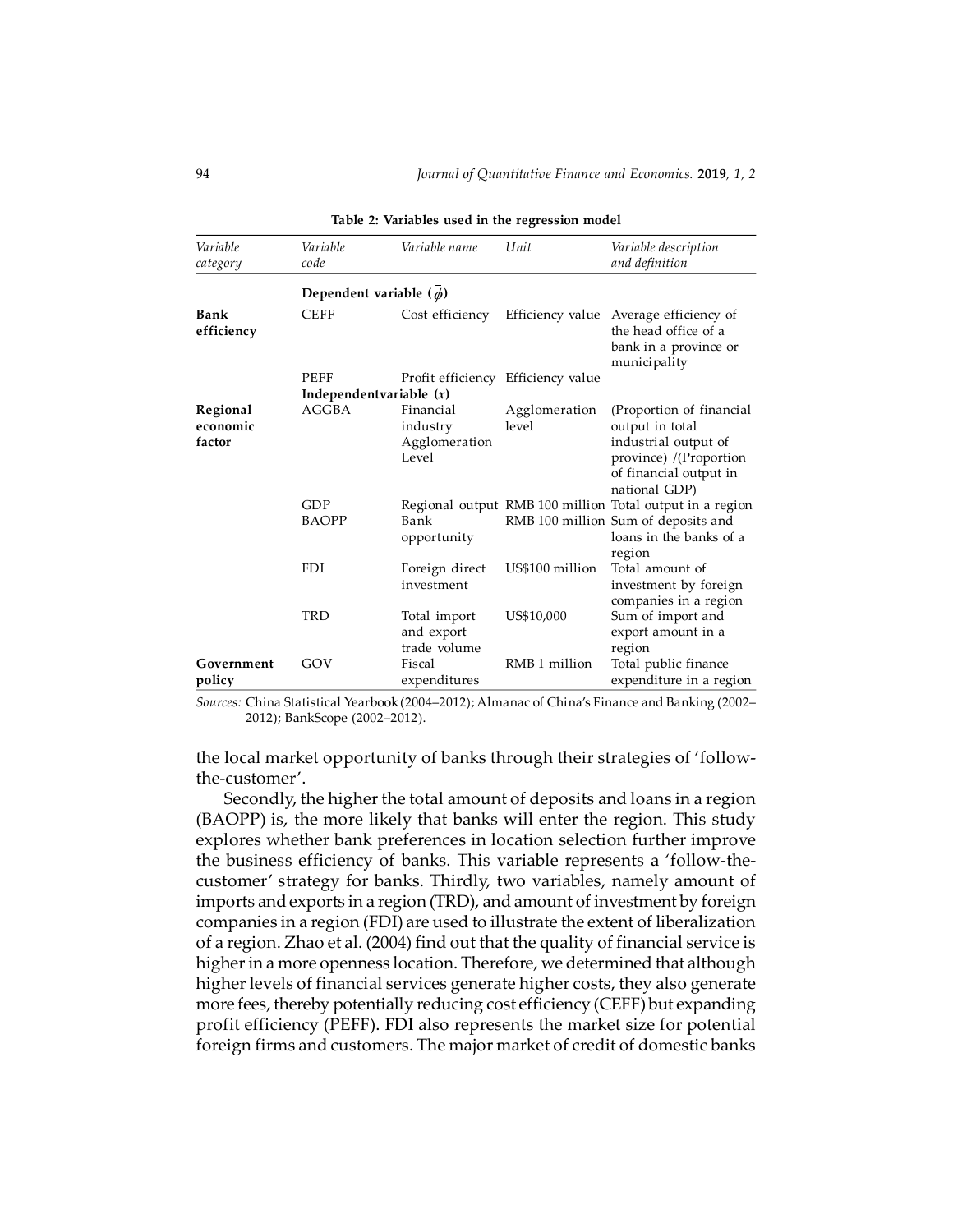usually comes from domestic firms or consumers before liberalizing, so an important potential market is developed gradually from the foreign firms and customers (i.e. FDI). Finally, regarding government policies, the total amount of public finance expenditures (GOV) in each region is used to illustrate the effect of the varying levels of government policies on each region.

Table 3 lists the correlation coefficients of the aforementioned explained variables. With the exception of the financial industry agglomeration level (AGGBA), all of the variables of the regional economies display significant and positive correlations to one another. However, the correlation between FDI and government policies (GOV) is relatively lower. To avoid generating muticollinearity in the model estimation, only financial industry agglomeration level (AGGBA), FDI, and government policies (GOV) are used in the following models.

|              | AGGBA  | GDP    | BAOPP  | FDI    | <b>TRD</b> |
|--------------|--------|--------|--------|--------|------------|
| GDP          | 0.08   |        |        |        |            |
|              | (0.18) |        |        |        |            |
| <b>BAOPP</b> | 0.45   | 0.90   |        |        |            |
|              | (0.00) | (0.00) |        |        |            |
| <b>FDI</b>   | 0.38   | 0.81   | 0.86   |        |            |
|              | (0.00) | (0.00) | (0.00) |        |            |
| TRD          | 0.50   | 0.81   | 0.91   | 0.96   |            |
|              | (0.00) | (0.00) | (0.00) | (0.00) |            |
| GOV          | 0.13   | 0.88   | 0.87   | 0.64   | 0.67       |
|              | (0.07) | (0.00) | (0.00) | (0.00) | (0.00)     |
|              |        |        |        |        |            |

**Table 3: Correlation coefficients of the independent variables**

*Note: p*-value in parentheses.

## **4. Estimation results of bank efficiency**

The cost efficiency (CEFF) and profit efficiency (PEFF) of the banks are estimated using equation (1). As shown in the rankings between the periods in Table 4, the average cost efficiency (CEFF) of the Chinese banking industry has increased since 2002, whereas the foreign bank rankings decreased from the first to the fourth place because of the significant impact of the financial crisis. After the financial crisis in 2008, the China Banking Regulatory Commission (CBRC) executed the comprehensive and prudential regulations to control nonperforming loans; the allocation of expected loss (i.e., the proportion of the allowance for nonperforming loans in the total loans) was set at 2.5%,which might have caused an overestimation of expected credit losses of foreign banks. In 2009, to increase the risk regulatory measure regarding customer authentications, the CBRC specified that the representatives of new customers must arrive at the banks in person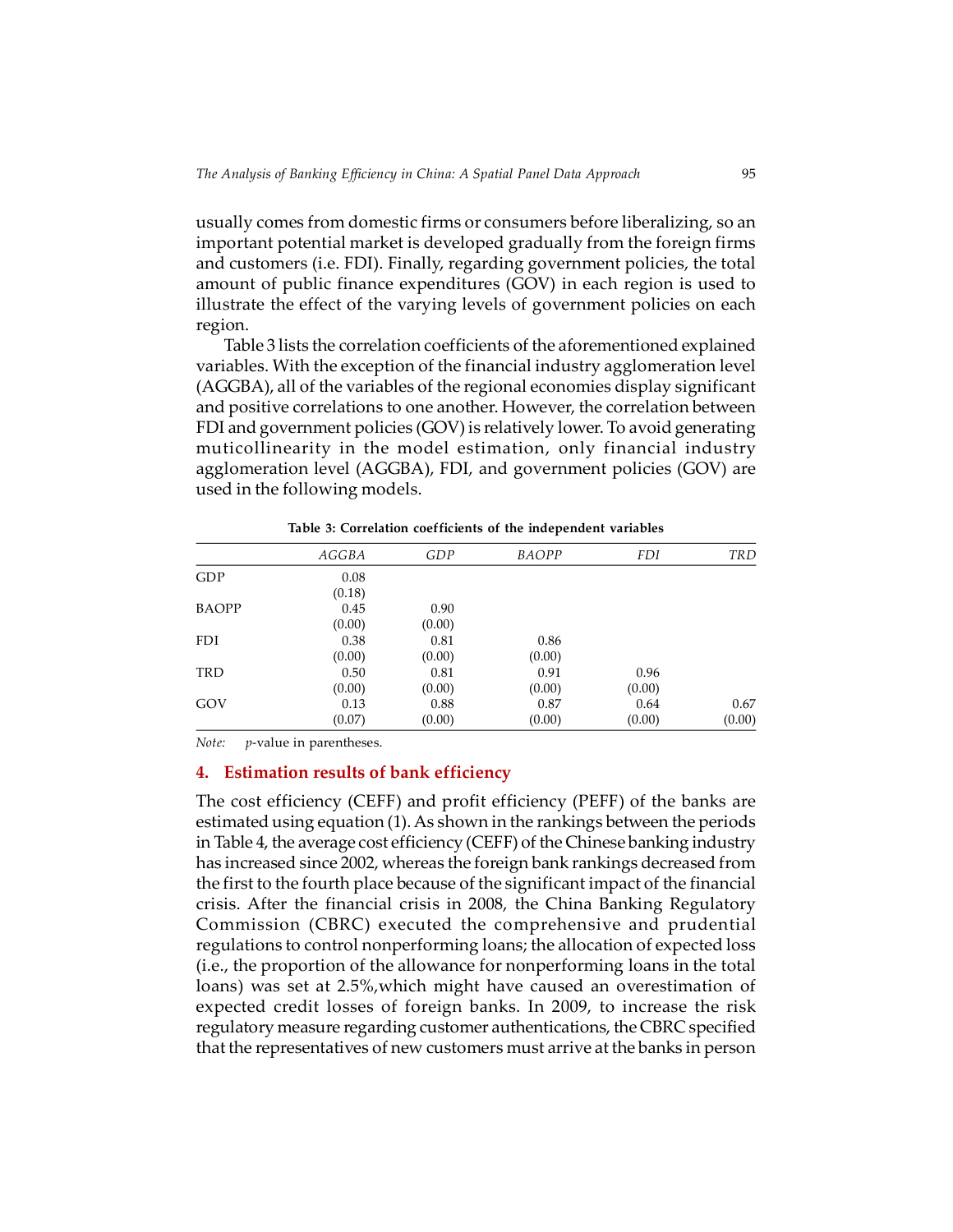and the contracting processes must be recorded for evidence when banks conduct operations regarding new customers. Because foreign banks were restricted to fewer number of branches, following the regulatory measure increased operations costs for foreign banks (PwC, 2010).This decrease of foreign banks'cost efficiency after 2008 (financial crisis) was also showed in Ding et al. (2015).

Additionally, after the financial crisis, the Chinese people showed an increased distrust of foreign banks; consequently, foreign banks had to increase their costs to recover lost accounts. Jeon et al. (2013) have reported that foreign banks are affected the financial impact to their home countries. In processing the investment losses of their parent banks overseas, the cost efficiency (CEFF) of foreign banks in China is reduced significantly.

Among the state-owned banks, the 12 major national joint-stock commercial banks exhibit the highest cost efficiency (CEFF), which might be ascribed to the banks being the earliest to adopt a shareholding system.<sup>2</sup> The rankings (Table 4) show that the efficiency of the five major state-owned banks improved annually; the rankings exhibit significant improvements after the financial crisis,which might be attributed to greater government support and the market shares received by the banks after the crisis.<sup>3</sup>

|                          | Five major<br>state-owned<br>banks | <b>Three</b><br>major<br>policy<br>banks | 12 major<br>national<br>joint-stock<br>banks | City<br>banks | Foreign<br>banks | Rural<br>banks | Periods  |
|--------------------------|------------------------------------|------------------------------------------|----------------------------------------------|---------------|------------------|----------------|----------|
| Cost efficiency (CEFF)   |                                    |                                          |                                              |               |                  |                |          |
| 2002~2012                | 0.822(2)                           | 0.721(6)                                 | 0.868(1)                                     | 0.772(5)      | 0.813(3)         | 0.791(4)       |          |
| 2002~2005                | 0.711(5)                           | 0.650(6)                                 | 0.811(1)                                     | 0.714(4)      | 0.751(2)         | 0.747(3)       | 0.734(3) |
| $2006 - 2008$            | 0.866(3)                           | 0.725(6)                                 | 0.883(2)                                     | 0.795(5)      | 0.884(1)         | 0.800(4)       | 0.820(2) |
| 2009~2012                | 0.900(2)                           | 0.788(6)                                 | 0.914(1)                                     | 0.812(5)      | 0.821(4)         | 0.827(3)       | 0.827(1) |
| Profit efficiency (PEFF) |                                    |                                          |                                              |               |                  |                |          |
| 2002~2012                | 0.787(3)                           | 0.716(6)                                 | 0.807(2)                                     | 0.737(4)      | 0.833(1)         | 0.725(5)       |          |
| 2002~2005                | 0.478(3)                           | 0.424(5)                                 | 0.563(2)                                     | 0.443(4)      | 0.613(1)         | 0.420(6)       | 0.483(3) |
| 2006~2008                | 0.926(1)                           | 0.776(6)                                 | 0.895(3)                                     | 0.815(4)      | 0.923(2)         | 0.804(5)       | 0.839(2) |
| 2009~2012                | 0.991(1)                           | 0.963(6)                                 | 0.985(3)                                     | 0.973(4)      | 0.986(2)         | 0.970(5)       | 0.977(1) |

**Table 4: Rankingsof the average efficiency and efficiency level by bank type**

*Notes:* The values in parentheses are ranking. The entire sampling period is divided into three subintervals. The final column of the table lists the overall efficiency rankings of all banks combined for each of the subintervals, which are used to explore the trend of overall bank efficiency performance.

The rankings (Table 4) indicate that the overall profit efficiency (PEFF) of the Chinese banking industry has improved over the years. However, the profit efficiency (PEFF) of the five major state-owned banks out performed that of foreign banks around 2008. This is consistent with the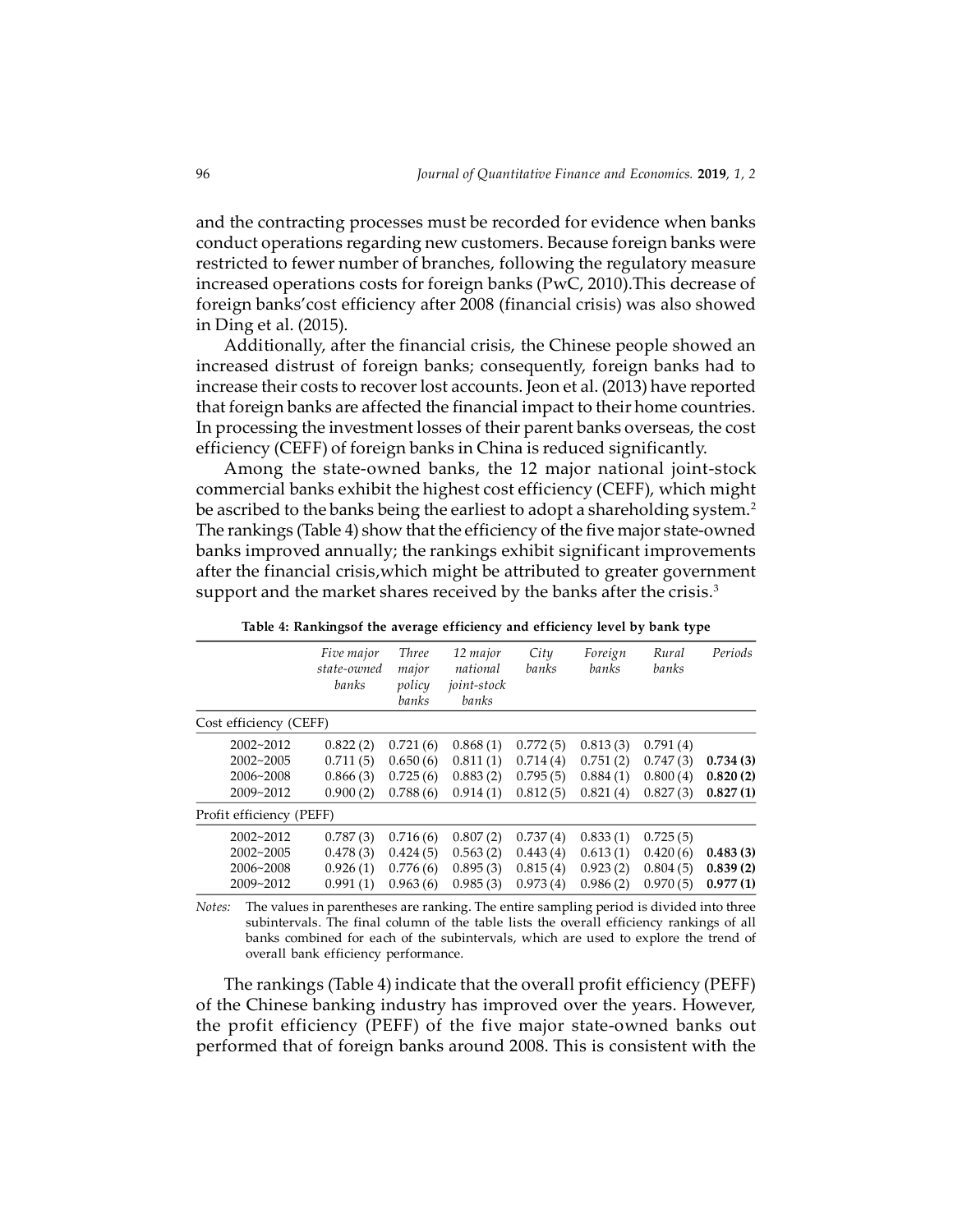fact that the state-owned banks of China have reached top rankings worldwide for assets and profits. The government's implicit guarantee on deposits in 2008 and continual regulation of and restrictions on crossindustry operations also contributed to the aforementioned effects.

The efficiency regression estimation results (Table 5) show that the exogenous variables of the governmental reforms (or ownership of each bank) improve the cost efficiency (CEFF) and profit efficiency (PEFF) of each individual bank. Listings the banks on the market resulted in larger improvement incost efficiency (CEFF) than by introducing foreign capital. However, introducing foreign capital yielded significantly higher improvement in profit efficiency (PEFF) than that by other exogenous variables, which might be ascribed to foreign banks being more capable of introducing or developing more new high added-value financial products to improve their profit performance. The coefficients of year control variable are significant and negative, indicating that cost efficiency (CEFF) and profit efficiency (PEFF) have improved over years.

**Table 5: Estimation results of the exogenous variables by stochastic frontier analysis (SFA)**

|                            | Cost inefficiency |                    | Profit inefficiency |            |       |
|----------------------------|-------------------|--------------------|---------------------|------------|-------|
| Intercept                  | $-0.350$          | $(-1.22)$          | 1.328               | (8.75)     | $***$ |
| Year control variable      | $-0.183$          | $***$<br>$(-4.65)$ | $-0.185$            | $(-11.51)$ | $***$ |
| Foreign capital dummy      | $-1.160$          | $***$<br>$(-4.38)$ | $-0.364$            | $(-1.96)$  | *     |
| Listed on the market dummy | $-2.372$          | $***$<br>$(-3.45)$ | $-0.209$            | $(-0.61)$  |       |
| Shareholding dummy         | $-0.486$          | $***$<br>$(-3.21)$ | $-0.025$            | $(-0.16)$  |       |

*Notes:* These are the inefficiency estimation results obtained using equation (1). The values in parentheses are *t* values. \*, \*\*, and \*\*\* are significant at 10%, 5%, and 1% significance levels, respectively.

## **5. Empirical results of the spatial regression model**

The Moran's I values of cost efficiency (CEFF) and profit efficiency (PEFF), on average,were 0.2048 and 0.2489, respectively. They exhibit spatial heterogeneity and dependence. Therefore, spatial econometric model is used.This study covers the period 2004–2012, during which continuous bank efficiency data was obtained for 16 regions.<sup>4</sup> Fourteen of the 16 regions (with the exception of Jiangxi and Hunan) are among the top 16 in national rankings for regional financial production and financial industry agglomeration level (AGGBA). Therefore, these samples are regarded as the Chinese provinces with relatively higher levels of financial development.

First, as shown in Tables 6 and 7, the results of the joint Likelihood ratio (LR) test on the region-specific and time-specific fixed-effects indicate that both the cost efficiency (CEFF) and profit efficiency (PEFF) estimation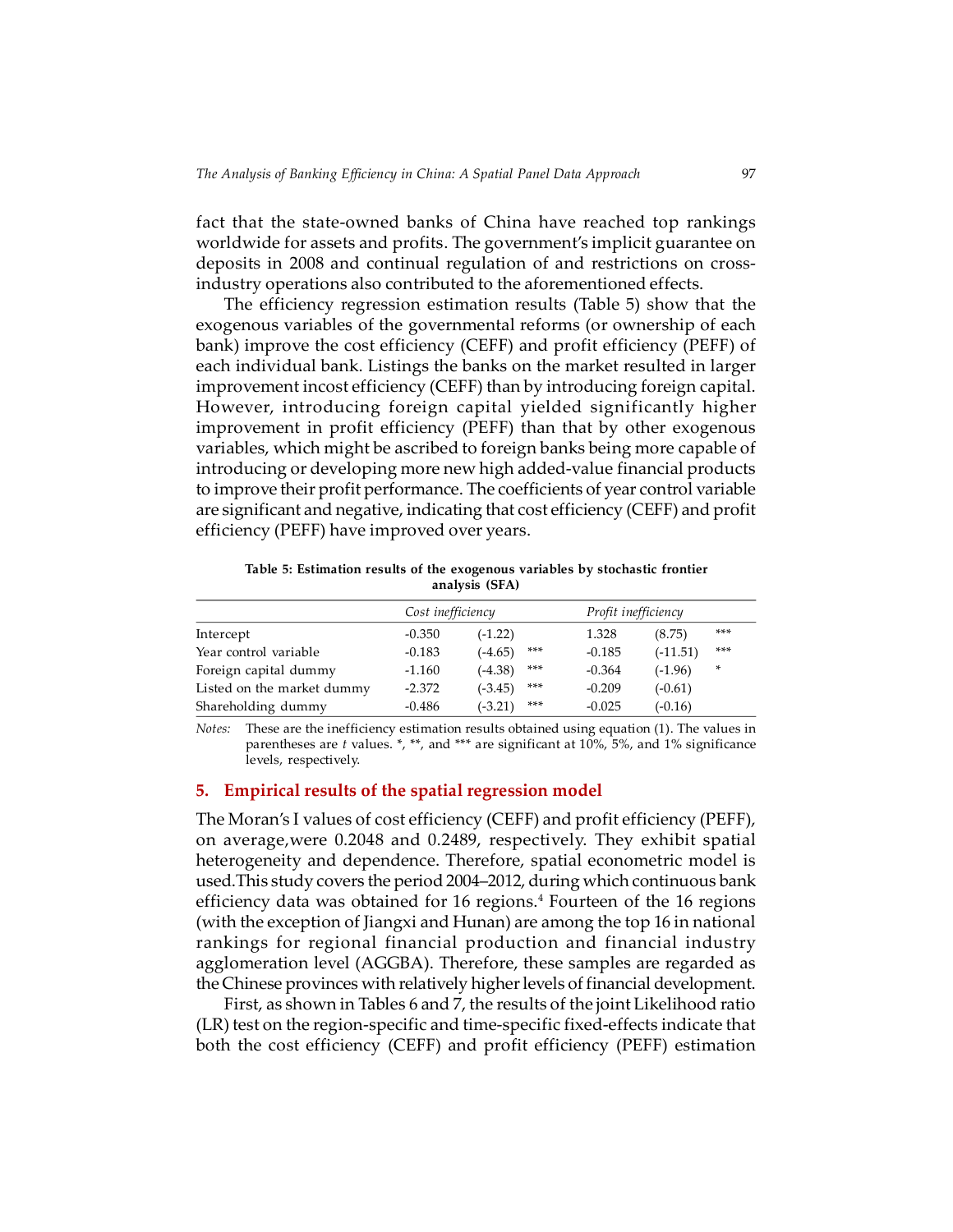models reject significantly the null hypotheses, namely  $H_o$ :  $\mu$  =  $0$  (no region- ${\rm specific\ fixed\textrm{-}effect}$ ) and  $H_o$ :  $\kappa_{\scriptscriptstyle f}$  = 0 (no time-specific fixed-effect). Therefore, an estimation model that exhibit both region-specific and time-specific fixedeffects is applied to perform a spatial analysis on the factors affecting the efficiency changes in each Chinese province.Regarding spatial interaction effects, the estimation models for the two efficiencies underwent the Lagrange multiplier (LM) test or the robust LM test and mostly yielded favorable results.Under 1%–10% level of significance, the two models reject the null hypotheses  $H_o$ :  $\lambda$  = 0 (no spatial lag effect)and  $H_o$ :  $\rho$  = 0 (no spatial error effect). Therefore, these LM test results suggest that the spatial econometric models are more appropriate specification than non-spatial models.

Secondly, as suggested by LeSage and Pace (2009), the spatial Durbin model and its corresponding explained variables and impact measures are estimated, the results of which are listed in Table 8. To further test which spatial model specification is appropriate, we conduct both the Wald test and LR test to test the hypothesis whether the spatial Durbin model (SDM) could be simplified to the spatial lag model (SLM) or spatial error model (SEM). Based on the result of Wald test and LR test in a bottom area in Table 8, the null hypothesis that the SDM could reduce to the SLM  $(H^{(L)}_{0}$ : = 0) is rejected at a 1% significance level. Similarly, the null hypothesis that the SDM could reduce to a SEM( $H_o^{(E)}$ :  $\theta$  +  $\lambda\beta$  = 0) is also rejected at least 10% significance level.These empirical results indicate that both the SLM and SEM are rejected in favor of the SDM.We, then, find the higher the operation performance (W\*dep.var.) of the banks in the neighboring regions is, the lower the local cost efficiency (CEFF) and profit efficiency (PEFF) of a region,which is attributed to financial development in China being focused on a small number of regions.The locations with concentrated financial resources subsequently received an optimal business environment andconditions, thereby improving operation efficiency. Conversely, the neighboring regions exhibited a decrease in business efficiency because of insufficient resources. Regarding the other types of effect, financial industry agglomeration affected costefficiency (CEFF) and profit efficiency (PEFF) in each region, and the extent of liberalization and market sizes also generated unique effects on bank efficiency. Government policy was also a decisive factor. Unlike conventional non-spatial regression coefficient, the estimation coefficients of the spatial regression model do not have the feature of marginal effect. Accordingly, impact measures (Table 8) is used to explore the impact of regional economic factors and government policies on the average bank efficiency of each region. Using an increased number of explanatory variables, Model 2 repeats the robustness test of Model 1.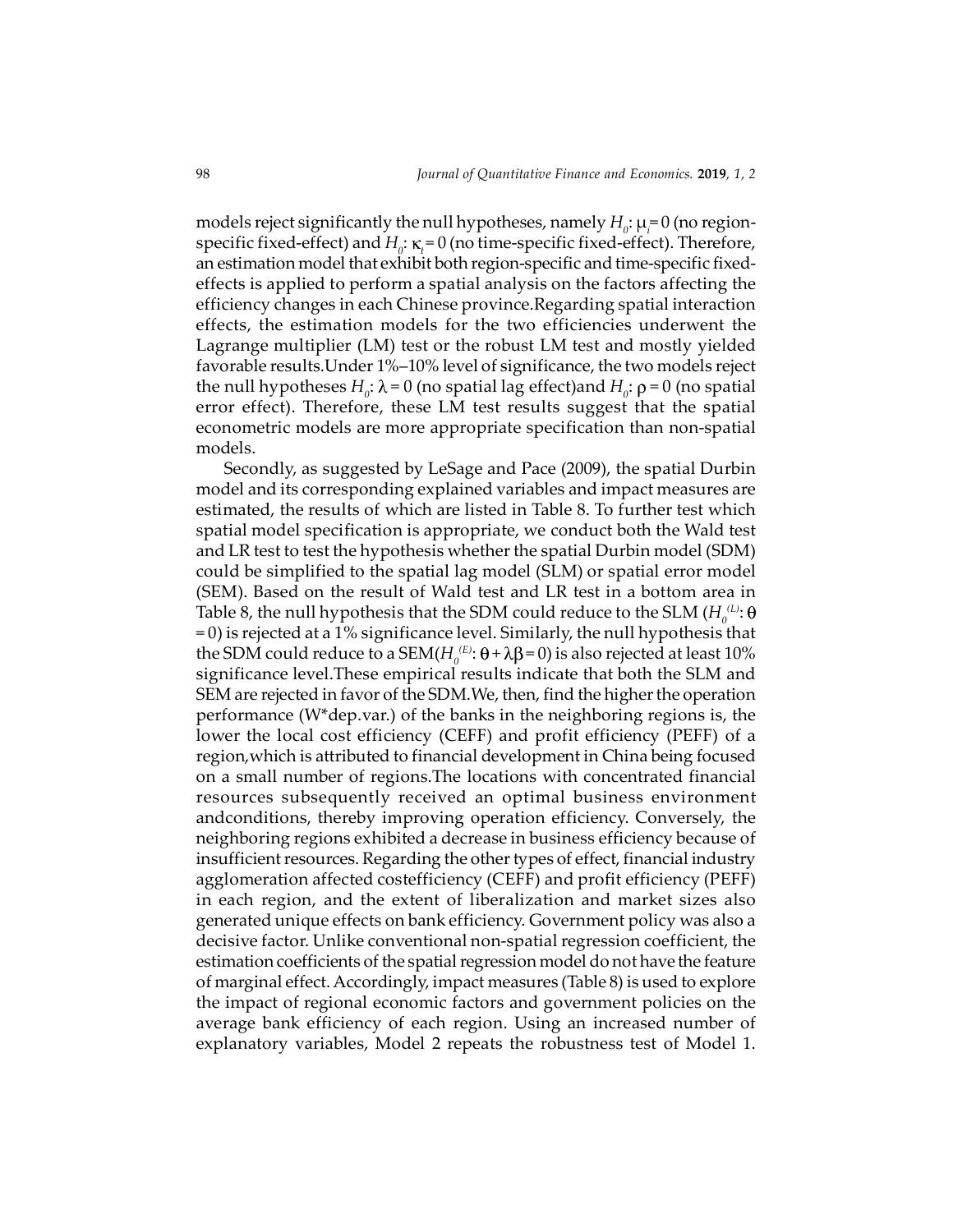|                                                                |                                                                                                                                                                                                                                                                                                |                                                  | Table 6: Estimation results of cost efficiency (CEFF) using panel data models without spatial interaction effects |                                  |            |                                   |                                 |                          |                                        |                                   |              |
|----------------------------------------------------------------|------------------------------------------------------------------------------------------------------------------------------------------------------------------------------------------------------------------------------------------------------------------------------------------------|--------------------------------------------------|-------------------------------------------------------------------------------------------------------------------|----------------------------------|------------|-----------------------------------|---------------------------------|--------------------------|----------------------------------------|-----------------------------------|--------------|
| <b>CEFF</b>                                                    |                                                                                                                                                                                                                                                                                                | Pooled OLS                                       |                                                                                                                   | Spatial fixed effects            |            | Time-period fixed effects         |                                 |                          | Spatial & Time-period<br>fixed effects |                                   |              |
| <b>InAGGBA</b><br>InGOV<br>$ln$ FDI                            | $-0.008$<br>0.053<br>0.024                                                                                                                                                                                                                                                                     | ***<br>$\bf{*}$<br>(5.17)<br>(2.11)<br>$(-1.42)$ | $0.108$<br>$-0.001$<br>$-0.094$                                                                                   | (3.25)<br>$(-3.69)$<br>$(-0.03)$ | ***<br>*** | 0.026<br>$0.007$<br>$-0.023$      | (2.73)<br>$(1.13)$<br>$(-1.33)$ | ****                     | $-0.074$<br>0.061<br>0.069             | $(1.90)$<br>$(1.43)$<br>$(-3.08)$ | ***<br>×     |
| intercept                                                      | 0.223                                                                                                                                                                                                                                                                                          | $\ddot{*}$<br>(2.15)                             |                                                                                                                   |                                  |            |                                   |                                 |                          |                                        |                                   |              |
| Observation<br>R-squared<br>sigma <sup>^2</sup><br>$log-1$ ik. | 144<br>0.0039<br>0.2172<br>197.64                                                                                                                                                                                                                                                              |                                                  | 144<br>0.0020<br>0.4799<br>246.22                                                                                 |                                  |            | 144<br>0.0027<br>0.0808<br>222.64 |                                 |                          | 0.0016<br>144<br>0.1340<br>262.28      |                                   |              |
| ${\rm LM}$ spatial lag robust ${\rm LM}$                       |                                                                                                                                                                                                                                                                                                | 1.935                                            |                                                                                                                   | 1.628                            |            |                                   | 3.438                           | *                        |                                        | 6.643                             | ***          |
| spatial lag<br>LM spatial                                      |                                                                                                                                                                                                                                                                                                | 25.229 ***                                       |                                                                                                                   | 0.861                            |            |                                   | 4.932                           | $*$                      |                                        | 0.193                             |              |
| robust LM                                                      | error                                                                                                                                                                                                                                                                                          | 0.062                                            |                                                                                                                   | 1.048                            |            |                                   | 5.139                           | $*$                      |                                        | 6.485                             | $*$          |
| spatial error                                                  |                                                                                                                                                                                                                                                                                                | $***$<br>23.357                                  |                                                                                                                   | 0.281                            |            |                                   | 6.633 ***                       |                          |                                        | 0.035                             |              |
|                                                                |                                                                                                                                                                                                                                                                                                |                                                  |                                                                                                                   |                                  |            | LR-value                          |                                 | degrees of freedom       |                                        | $p$ -value                        |              |
|                                                                | Tests for the joint significance of spatial                                                                                                                                                                                                                                                    |                                                  |                                                                                                                   |                                  |            |                                   |                                 |                          |                                        |                                   |              |
|                                                                | and/or time-period fixed                                                                                                                                                                                                                                                                       | effects                                          | Spatial fixed effects                                                                                             | Time-period fixed effects        |            | 32.1233<br>79.2721                |                                 | $\frac{1}{6}$<br>$\circ$ |                                        | 0.0000<br>0.0002                  | $***$<br>*** |
| Notes:                                                         | The values in parentheses are t values. *, **, and *** are significant at 10%, 5%, and 1% significance levels, respectively. The studied<br>periodis 2004-2012. The spatial weights matrix is a standardized, first-order Queen-based contiguity matrix. A total of 16 regions are<br>analyzed |                                                  |                                                                                                                   |                                  |            |                                   |                                 |                          |                                        |                                   |              |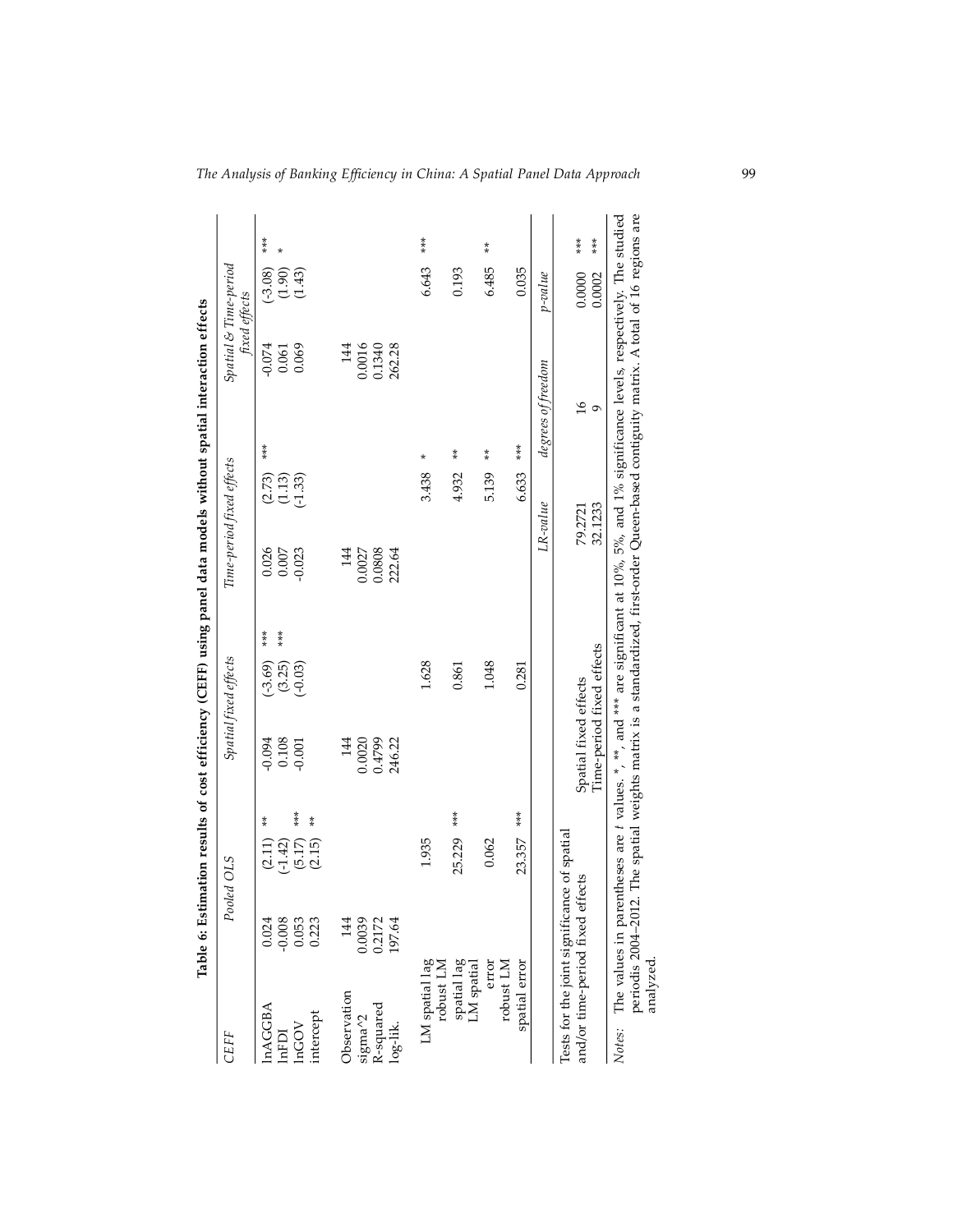|                                                                         |                                              |                                                                     |                                                    |                                                 | Table 7: Estimation results of profit efficiency (PEFF) using panel data models without spatial interaction effects                                                                                                                                                                                 |                               |                    |                                        |                                 |                            |
|-------------------------------------------------------------------------|----------------------------------------------|---------------------------------------------------------------------|----------------------------------------------------|-------------------------------------------------|-----------------------------------------------------------------------------------------------------------------------------------------------------------------------------------------------------------------------------------------------------------------------------------------------------|-------------------------------|--------------------|----------------------------------------|---------------------------------|----------------------------|
| PEFF                                                                    |                                              | Pooled OLS                                                          |                                                    | Spatial fixed effects                           |                                                                                                                                                                                                                                                                                                     | Time-period fixed effects     |                    | Spatial & Time-period<br>fixed effects |                                 |                            |
| <b>InAGGBA</b><br>intercept<br>InGV<br>lnFDI                            | 0.029<br>$-0.045$<br>0.254<br>$-1.961$       | $***$<br>***<br>***<br>(13.46)<br>$(-4.19)$<br>$(-10.21)$<br>(1.37) | 0.046<br>0.266<br>$-0.157$                         | $***$<br>$***$<br>(7.91)<br>$(-4.05)$<br>(0.92) | 0.035<br>$-0.035$<br>0.013                                                                                                                                                                                                                                                                          | (3.09)<br>$(-2.86)$<br>(5.16) | ***<br>***<br>**** | $-0.032$<br>$-0.064$<br>0.217          | $(-1.98)$<br>$(-2.97)$<br>(6.7) | $***$<br>***<br>$\ddot{*}$ |
| Observation<br>R-squared<br>sigma <sup>^2</sup><br>log-lik.             | 0.609<br>144<br>0.0133<br>108.92             |                                                                     | 144<br>0.0045<br>0.8624<br>186.14                  |                                                 | 0.279<br>144<br>0.0014<br>272.86                                                                                                                                                                                                                                                                    |                               |                    | 0.2615<br>0.0007<br>320.20<br>144      |                                 |                            |
|                                                                         | ${\rm LM}$ spatial lag robust ${\rm LM}$     | $***$<br>87.253                                                     |                                                    | ***<br>122.260                                  |                                                                                                                                                                                                                                                                                                     | 3.680                         |                    |                                        | 6.39                            | $\ddot{*}$                 |
|                                                                         | spatial lag<br>robust LM<br>LM spatial error | 68.726 ***<br>$***$<br>28.296                                       |                                                    | $***$<br>***<br>26.640<br>95.726                |                                                                                                                                                                                                                                                                                                     | 0.202<br>4.928                | *                  |                                        | 7.43<br>12.47                   | ***<br>***                 |
|                                                                         | spatial error                                | 9.769 ***                                                           |                                                    | 0.105                                           |                                                                                                                                                                                                                                                                                                     | 1.450                         |                    |                                        | 13.51                           | $***$                      |
|                                                                         |                                              |                                                                     |                                                    |                                                 |                                                                                                                                                                                                                                                                                                     | LR-value                      | degrees of freedom |                                        | $p$ -value                      |                            |
| Tests for the joint significance of spatial<br>and/or time-period fixed |                                              | effects                                                             | Time-period fixed effects<br>Spatial fixed effects |                                                 |                                                                                                                                                                                                                                                                                                     | 268.1203<br>94.6742           | $\frac{8}{1}$<br>ò |                                        | 0.0000<br>0.0000                | $***$<br>***               |
|                                                                         |                                              |                                                                     |                                                    |                                                 | Notes: The values in parentheses are t values. *, **, and *** are significant at 10%, 5%, and 1% significance levels, respectively. The studied periodis<br>2004–2012. The spatial weights matrix is a standardized, first-order Queen-based contiguity matrix. A total of 16 regions are analyzed. |                               |                    |                                        |                                 |                            |

| )<br>)<br>)<br>)<br>) |                                                                                                                                                                                                                                                                                                                                                     | with a strip of the contract of the state of the state of the state of the state of the state of the state of the state of the state of the state of the state of the state of the state of the state of the state of the stat |
|-----------------------|-----------------------------------------------------------------------------------------------------------------------------------------------------------------------------------------------------------------------------------------------------------------------------------------------------------------------------------------------------|--------------------------------------------------------------------------------------------------------------------------------------------------------------------------------------------------------------------------------|
|                       |                                                                                                                                                                                                                                                                                                                                                     |                                                                                                                                                                                                                                |
|                       |                                                                                                                                                                                                                                                                                                                                                     |                                                                                                                                                                                                                                |
|                       |                                                                                                                                                                                                                                                                                                                                                     |                                                                                                                                                                                                                                |
|                       | and a substitution of the series of the contract of the series of the series of the series of the series of the series of the series of the series of the series of the series of the series of the series of the series of th<br>The values in parentheses are t values. $*$ , $*$ , and $*$ are significant at 10%, 5%, and 1% significance $\ln$ | ardized first-order Oueon-based contimuity matrix A total of 16 regic                                                                                                                                                          |
|                       |                                                                                                                                                                                                                                                                                                                                                     | THE KIND CONDITIONS OF THE STATE CAPABLE CONDITIONS OF THE STATE CAPABLE OF THE STATE OF THE STATE OF THE STATE OF THE STATE OF THE STATE OF THE STATE OF THE STATE OF THE STATE OF THE STATE OF THE STATE OF THE STATE OF THE |
| $\frac{1}{2}$         |                                                                                                                                                                                                                                                                                                                                                     |                                                                                                                                                                                                                                |
|                       |                                                                                                                                                                                                                                                                                                                                                     |                                                                                                                                                                                                                                |
|                       |                                                                                                                                                                                                                                                                                                                                                     |                                                                                                                                                                                                                                |
|                       |                                                                                                                                                                                                                                                                                                                                                     |                                                                                                                                                                                                                                |
|                       |                                                                                                                                                                                                                                                                                                                                                     |                                                                                                                                                                                                                                |
|                       |                                                                                                                                                                                                                                                                                                                                                     |                                                                                                                                                                                                                                |
|                       |                                                                                                                                                                                                                                                                                                                                                     |                                                                                                                                                                                                                                |
|                       |                                                                                                                                                                                                                                                                                                                                                     |                                                                                                                                                                                                                                |
|                       |                                                                                                                                                                                                                                                                                                                                                     |                                                                                                                                                                                                                                |
|                       |                                                                                                                                                                                                                                                                                                                                                     |                                                                                                                                                                                                                                |
|                       |                                                                                                                                                                                                                                                                                                                                                     |                                                                                                                                                                                                                                |
|                       |                                                                                                                                                                                                                                                                                                                                                     |                                                                                                                                                                                                                                |
|                       |                                                                                                                                                                                                                                                                                                                                                     | 2004–2012. The spatial weights matrix is a standr                                                                                                                                                                              |
|                       |                                                                                                                                                                                                                                                                                                                                                     |                                                                                                                                                                                                                                |
|                       |                                                                                                                                                                                                                                                                                                                                                     |                                                                                                                                                                                                                                |

# 100 *Journal of Quantitative Finance and Economics.* **2019***, 1, 2*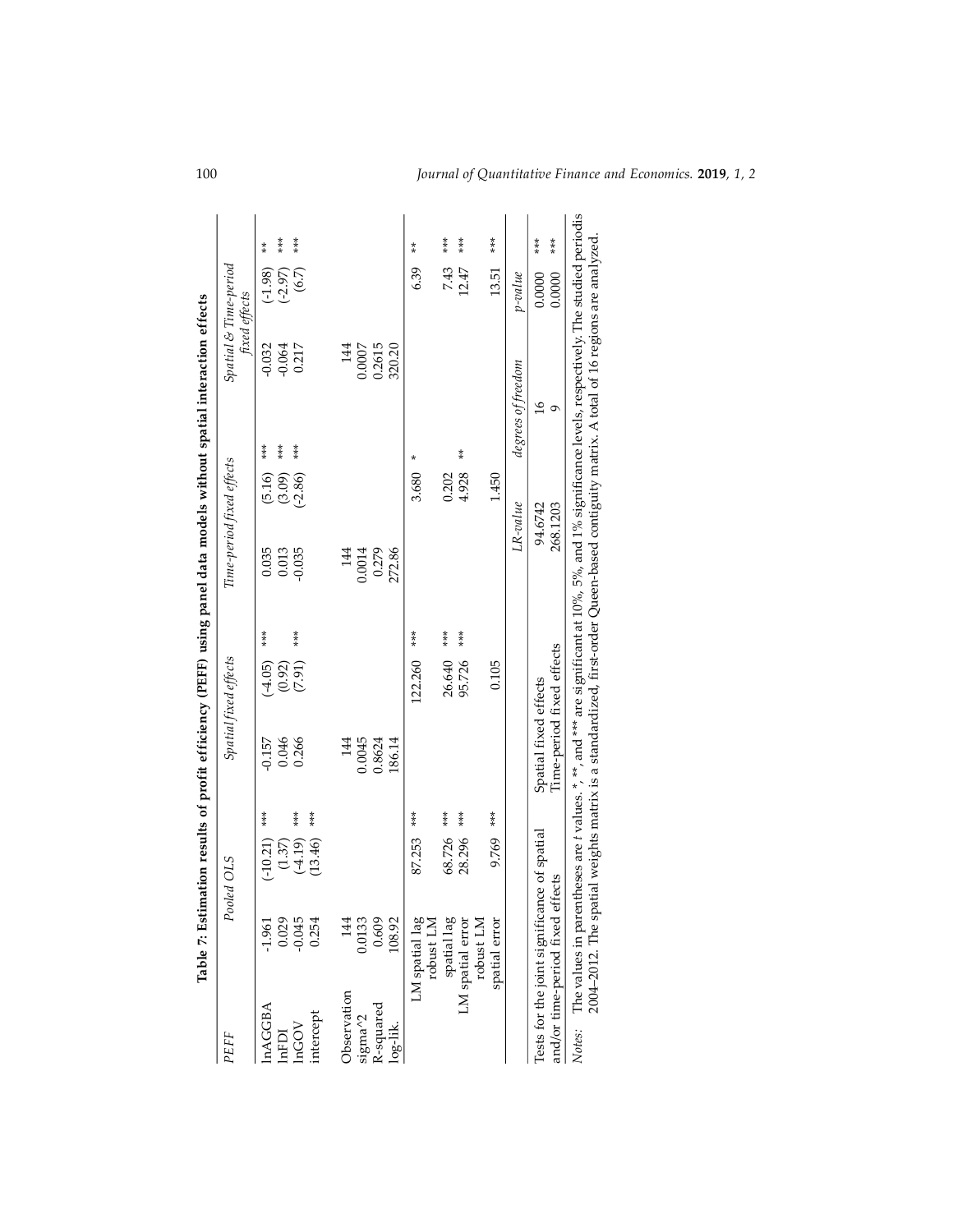| Model 2<br>0.325<br>670.0<br>$-0.075$<br>0.198<br>$-0.067$<br>$-0.483$<br>$-0.037$<br>$-0.069$<br>0.168<br>$-0.066$<br>$-0.107$<br>$-0.100$<br>$0.025$<br>$-0.107$<br>$-0.074$<br>0.284<br>0.038<br>$-0.070$<br>0.156<br>$-0.031$<br>***<br>***<br>$***$<br>***<br>$***$<br>$***$<br>$***$<br>***<br>***<br>$***$<br>$\ddot{x}$<br>$\ddot{*}$<br>$\ddot{*}$<br>$\ddot{*}$<br>$\ddot{*}$<br>$(-5.50)$<br>(5.06)<br>$(-3.81)$<br>(6.88)<br>(3.72)<br>(6.30)<br>$(-3.26)$<br>$(-2.41)$<br>$(-2.48)$<br>(2.30)<br>$(-3.45)$<br>$(-3.51)$<br>$(-2.11)$<br>$(-2.71)$<br>$(-1.27)$<br>$(-3.41)$<br>Model 1<br>$-0.497$<br>$-0.038$<br>$-0.066$<br>$-0.100$<br>$-0.099$<br>0.258<br>$-0.059$<br>$-0.062$<br>$-0.041$<br>0.307<br>0.176<br>$-0.050$<br>$-0.101$<br>0.201<br>$-0.081$<br>0.131<br>$***$<br>$***$<br>$***$<br>***<br>$***$<br>$***$<br>$\ddot{*}$<br>$\ddot{*}$<br>$\ddot{*}$<br>$\ddot{*}$<br>$\ddot{*}$<br>(2.75)<br>$(-3.53)$<br>$(-3.12)$<br>(0.28)<br>$(-3.67)$<br>$(-1.38)$<br>$(-3.04)$<br>(0.87)<br>(2.20)<br>(2.95)<br>(0.24)<br>(2.19)<br>(2.84)<br>$(-2.73)$<br>(0.87)<br>$(-0.20)$<br>$(-3.51)$<br>(0.41)<br>(1.51)<br>(0.14)<br>Model 2<br>$-0.060$<br>0.310<br>0.048<br>$-0.339$<br>0.049<br>0.013<br>$-0.186$<br>0.013<br>$-0.137$<br>0.027<br>0.049<br>0.110<br>$-0.009$<br>$-0.209$<br>0.383<br>0.108<br>0.324<br>$-0.069$<br>$-0.071$<br>0.011<br>***<br>$***$<br>$***$<br>$***$<br>$***$<br>***<br>$***$<br>$***$<br>***<br>$\ddot{*}$<br>$\star$<br>$(-2.83)$<br>$(-3.39)$<br>(2.45)<br>$(-4.06)$<br>(4.47)<br>(1.79)<br>$(-4.13)$<br>$(-3.08)$<br>(5.05)<br>$(-0.90)$<br>$(-2.76)$<br>(0.99)<br>(0.14)<br>(0.60)<br>(3.95)<br>(1.38)<br>Model 1<br>$-0.325$<br>$-0.065$<br>0.029<br>0.112<br>0.465<br>$-0.214$<br>0.368<br>$-0.041$<br>$-0.160$<br>0.436<br>$-0.063$<br>$0.007$<br>$-0.240$<br>0.054<br>0.068<br>0.024<br>InGOV<br>InAGGMA<br>lnAGGMA<br>Total effect<br>$\frac{1 \text{nAGGBA}}{1 \text{nFDI}}$<br>$\rm W^*$ lnGOV<br>$\rm W^*$ lnAGGMA<br><b>InAGGBA</b><br>$\begin{array}{ll} \textbf{Indirect effect}\\ \textbf{InACGBA} \end{array}$<br>$\begin{array}{ll} \text{W*}\text{lnAGGBA}\\ \text{W*}\text{lnFDI} \end{array}$<br>Direct effect<br>W*dep.var.<br>$\begin{array}{lcl} \text{InFDI} \\ \text{InGOV} \end{array}$<br>InGV<br><b>hAGGMA</b><br><b>InAGGBA</b><br>$In$ FDI<br>InGOV<br>Idirul |         | <b>CEFF</b> |       | effects-spatial Durbin model |  |  | PEFF     |           |        |
|--------------------------------------------------------------------------------------------------------------------------------------------------------------------------------------------------------------------------------------------------------------------------------------------------------------------------------------------------------------------------------------------------------------------------------------------------------------------------------------------------------------------------------------------------------------------------------------------------------------------------------------------------------------------------------------------------------------------------------------------------------------------------------------------------------------------------------------------------------------------------------------------------------------------------------------------------------------------------------------------------------------------------------------------------------------------------------------------------------------------------------------------------------------------------------------------------------------------------------------------------------------------------------------------------------------------------------------------------------------------------------------------------------------------------------------------------------------------------------------------------------------------------------------------------------------------------------------------------------------------------------------------------------------------------------------------------------------------------------------------------------------------------------------------------------------------------------------------------------------------------------------------------------------------------------------------------------------------------------------------------------------------------------------------------------------------------------------------------------------------------------------------------------------------------------------------------------------------------------------------------------------------------------------------------------------------------------------------------|---------|-------------|-------|------------------------------|--|--|----------|-----------|--------|
|                                                                                                                                                                                                                                                                                                                                                                                                                                                                                                                                                                                                                                                                                                                                                                                                                                                                                                                                                                                                                                                                                                                                                                                                                                                                                                                                                                                                                                                                                                                                                                                                                                                                                                                                                                                                                                                                                                                                                                                                                                                                                                                                                                                                                                                                                                                                                  |         |             |       |                              |  |  |          |           |        |
|                                                                                                                                                                                                                                                                                                                                                                                                                                                                                                                                                                                                                                                                                                                                                                                                                                                                                                                                                                                                                                                                                                                                                                                                                                                                                                                                                                                                                                                                                                                                                                                                                                                                                                                                                                                                                                                                                                                                                                                                                                                                                                                                                                                                                                                                                                                                                  |         |             |       |                              |  |  |          | $(-3.28)$ | ***    |
|                                                                                                                                                                                                                                                                                                                                                                                                                                                                                                                                                                                                                                                                                                                                                                                                                                                                                                                                                                                                                                                                                                                                                                                                                                                                                                                                                                                                                                                                                                                                                                                                                                                                                                                                                                                                                                                                                                                                                                                                                                                                                                                                                                                                                                                                                                                                                  |         |             |       |                              |  |  |          | $(-3.67)$ | ***    |
|                                                                                                                                                                                                                                                                                                                                                                                                                                                                                                                                                                                                                                                                                                                                                                                                                                                                                                                                                                                                                                                                                                                                                                                                                                                                                                                                                                                                                                                                                                                                                                                                                                                                                                                                                                                                                                                                                                                                                                                                                                                                                                                                                                                                                                                                                                                                                  |         |             |       |                              |  |  |          | (5.34)    | ***    |
|                                                                                                                                                                                                                                                                                                                                                                                                                                                                                                                                                                                                                                                                                                                                                                                                                                                                                                                                                                                                                                                                                                                                                                                                                                                                                                                                                                                                                                                                                                                                                                                                                                                                                                                                                                                                                                                                                                                                                                                                                                                                                                                                                                                                                                                                                                                                                  |         |             |       |                              |  |  |          | (0.76)    |        |
|                                                                                                                                                                                                                                                                                                                                                                                                                                                                                                                                                                                                                                                                                                                                                                                                                                                                                                                                                                                                                                                                                                                                                                                                                                                                                                                                                                                                                                                                                                                                                                                                                                                                                                                                                                                                                                                                                                                                                                                                                                                                                                                                                                                                                                                                                                                                                  |         |             |       |                              |  |  |          | $(-3.41)$ | $***$  |
|                                                                                                                                                                                                                                                                                                                                                                                                                                                                                                                                                                                                                                                                                                                                                                                                                                                                                                                                                                                                                                                                                                                                                                                                                                                                                                                                                                                                                                                                                                                                                                                                                                                                                                                                                                                                                                                                                                                                                                                                                                                                                                                                                                                                                                                                                                                                                  |         |             |       |                              |  |  |          | $(-1.85)$ |        |
|                                                                                                                                                                                                                                                                                                                                                                                                                                                                                                                                                                                                                                                                                                                                                                                                                                                                                                                                                                                                                                                                                                                                                                                                                                                                                                                                                                                                                                                                                                                                                                                                                                                                                                                                                                                                                                                                                                                                                                                                                                                                                                                                                                                                                                                                                                                                                  |         |             |       |                              |  |  |          | (3.25)    | ***    |
|                                                                                                                                                                                                                                                                                                                                                                                                                                                                                                                                                                                                                                                                                                                                                                                                                                                                                                                                                                                                                                                                                                                                                                                                                                                                                                                                                                                                                                                                                                                                                                                                                                                                                                                                                                                                                                                                                                                                                                                                                                                                                                                                                                                                                                                                                                                                                  |         |             |       |                              |  |  |          | $(-0.86)$ |        |
|                                                                                                                                                                                                                                                                                                                                                                                                                                                                                                                                                                                                                                                                                                                                                                                                                                                                                                                                                                                                                                                                                                                                                                                                                                                                                                                                                                                                                                                                                                                                                                                                                                                                                                                                                                                                                                                                                                                                                                                                                                                                                                                                                                                                                                                                                                                                                  |         |             |       |                              |  |  |          | $(-5.30)$ | ***    |
|                                                                                                                                                                                                                                                                                                                                                                                                                                                                                                                                                                                                                                                                                                                                                                                                                                                                                                                                                                                                                                                                                                                                                                                                                                                                                                                                                                                                                                                                                                                                                                                                                                                                                                                                                                                                                                                                                                                                                                                                                                                                                                                                                                                                                                                                                                                                                  |         |             |       |                              |  |  |          |           |        |
|                                                                                                                                                                                                                                                                                                                                                                                                                                                                                                                                                                                                                                                                                                                                                                                                                                                                                                                                                                                                                                                                                                                                                                                                                                                                                                                                                                                                                                                                                                                                                                                                                                                                                                                                                                                                                                                                                                                                                                                                                                                                                                                                                                                                                                                                                                                                                  |         |             |       |                              |  |  |          | $(-2.31)$ | $\ast$ |
|                                                                                                                                                                                                                                                                                                                                                                                                                                                                                                                                                                                                                                                                                                                                                                                                                                                                                                                                                                                                                                                                                                                                                                                                                                                                                                                                                                                                                                                                                                                                                                                                                                                                                                                                                                                                                                                                                                                                                                                                                                                                                                                                                                                                                                                                                                                                                  |         |             |       |                              |  |  |          | $(-2.99)$ | ***    |
|                                                                                                                                                                                                                                                                                                                                                                                                                                                                                                                                                                                                                                                                                                                                                                                                                                                                                                                                                                                                                                                                                                                                                                                                                                                                                                                                                                                                                                                                                                                                                                                                                                                                                                                                                                                                                                                                                                                                                                                                                                                                                                                                                                                                                                                                                                                                                  |         |             |       |                              |  |  |          | (4.53)    | $***$  |
|                                                                                                                                                                                                                                                                                                                                                                                                                                                                                                                                                                                                                                                                                                                                                                                                                                                                                                                                                                                                                                                                                                                                                                                                                                                                                                                                                                                                                                                                                                                                                                                                                                                                                                                                                                                                                                                                                                                                                                                                                                                                                                                                                                                                                                                                                                                                                  |         |             |       |                              |  |  |          | (1.09)    |        |
|                                                                                                                                                                                                                                                                                                                                                                                                                                                                                                                                                                                                                                                                                                                                                                                                                                                                                                                                                                                                                                                                                                                                                                                                                                                                                                                                                                                                                                                                                                                                                                                                                                                                                                                                                                                                                                                                                                                                                                                                                                                                                                                                                                                                                                                                                                                                                  |         |             |       |                              |  |  |          |           |        |
|                                                                                                                                                                                                                                                                                                                                                                                                                                                                                                                                                                                                                                                                                                                                                                                                                                                                                                                                                                                                                                                                                                                                                                                                                                                                                                                                                                                                                                                                                                                                                                                                                                                                                                                                                                                                                                                                                                                                                                                                                                                                                                                                                                                                                                                                                                                                                  |         |             |       |                              |  |  |          | $(-2.73)$ | $\ast$ |
|                                                                                                                                                                                                                                                                                                                                                                                                                                                                                                                                                                                                                                                                                                                                                                                                                                                                                                                                                                                                                                                                                                                                                                                                                                                                                                                                                                                                                                                                                                                                                                                                                                                                                                                                                                                                                                                                                                                                                                                                                                                                                                                                                                                                                                                                                                                                                  |         |             |       |                              |  |  |          | (9.89)    |        |
|                                                                                                                                                                                                                                                                                                                                                                                                                                                                                                                                                                                                                                                                                                                                                                                                                                                                                                                                                                                                                                                                                                                                                                                                                                                                                                                                                                                                                                                                                                                                                                                                                                                                                                                                                                                                                                                                                                                                                                                                                                                                                                                                                                                                                                                                                                                                                  |         |             |       |                              |  |  |          | (2.27)    | $*$    |
|                                                                                                                                                                                                                                                                                                                                                                                                                                                                                                                                                                                                                                                                                                                                                                                                                                                                                                                                                                                                                                                                                                                                                                                                                                                                                                                                                                                                                                                                                                                                                                                                                                                                                                                                                                                                                                                                                                                                                                                                                                                                                                                                                                                                                                                                                                                                                  |         |             |       |                              |  |  |          | $(-1.07)$ |        |
|                                                                                                                                                                                                                                                                                                                                                                                                                                                                                                                                                                                                                                                                                                                                                                                                                                                                                                                                                                                                                                                                                                                                                                                                                                                                                                                                                                                                                                                                                                                                                                                                                                                                                                                                                                                                                                                                                                                                                                                                                                                                                                                                                                                                                                                                                                                                                  |         |             |       |                              |  |  |          |           |        |
|                                                                                                                                                                                                                                                                                                                                                                                                                                                                                                                                                                                                                                                                                                                                                                                                                                                                                                                                                                                                                                                                                                                                                                                                                                                                                                                                                                                                                                                                                                                                                                                                                                                                                                                                                                                                                                                                                                                                                                                                                                                                                                                                                                                                                                                                                                                                                  |         |             |       |                              |  |  |          | $(-3.97)$ | ***    |
|                                                                                                                                                                                                                                                                                                                                                                                                                                                                                                                                                                                                                                                                                                                                                                                                                                                                                                                                                                                                                                                                                                                                                                                                                                                                                                                                                                                                                                                                                                                                                                                                                                                                                                                                                                                                                                                                                                                                                                                                                                                                                                                                                                                                                                                                                                                                                  |         |             |       |                              |  |  |          | $(-3.29)$ | ***    |
|                                                                                                                                                                                                                                                                                                                                                                                                                                                                                                                                                                                                                                                                                                                                                                                                                                                                                                                                                                                                                                                                                                                                                                                                                                                                                                                                                                                                                                                                                                                                                                                                                                                                                                                                                                                                                                                                                                                                                                                                                                                                                                                                                                                                                                                                                                                                                  |         |             |       |                              |  |  |          | (4.70)    | ***    |
|                                                                                                                                                                                                                                                                                                                                                                                                                                                                                                                                                                                                                                                                                                                                                                                                                                                                                                                                                                                                                                                                                                                                                                                                                                                                                                                                                                                                                                                                                                                                                                                                                                                                                                                                                                                                                                                                                                                                                                                                                                                                                                                                                                                                                                                                                                                                                  | InAGGMA |             | 0.121 | (1.16)                       |  |  | $-0.028$ | $(-0.45)$ |        |

*The Analysis of Banking Efficiency in China: A Spatial Panel Data Approach* 101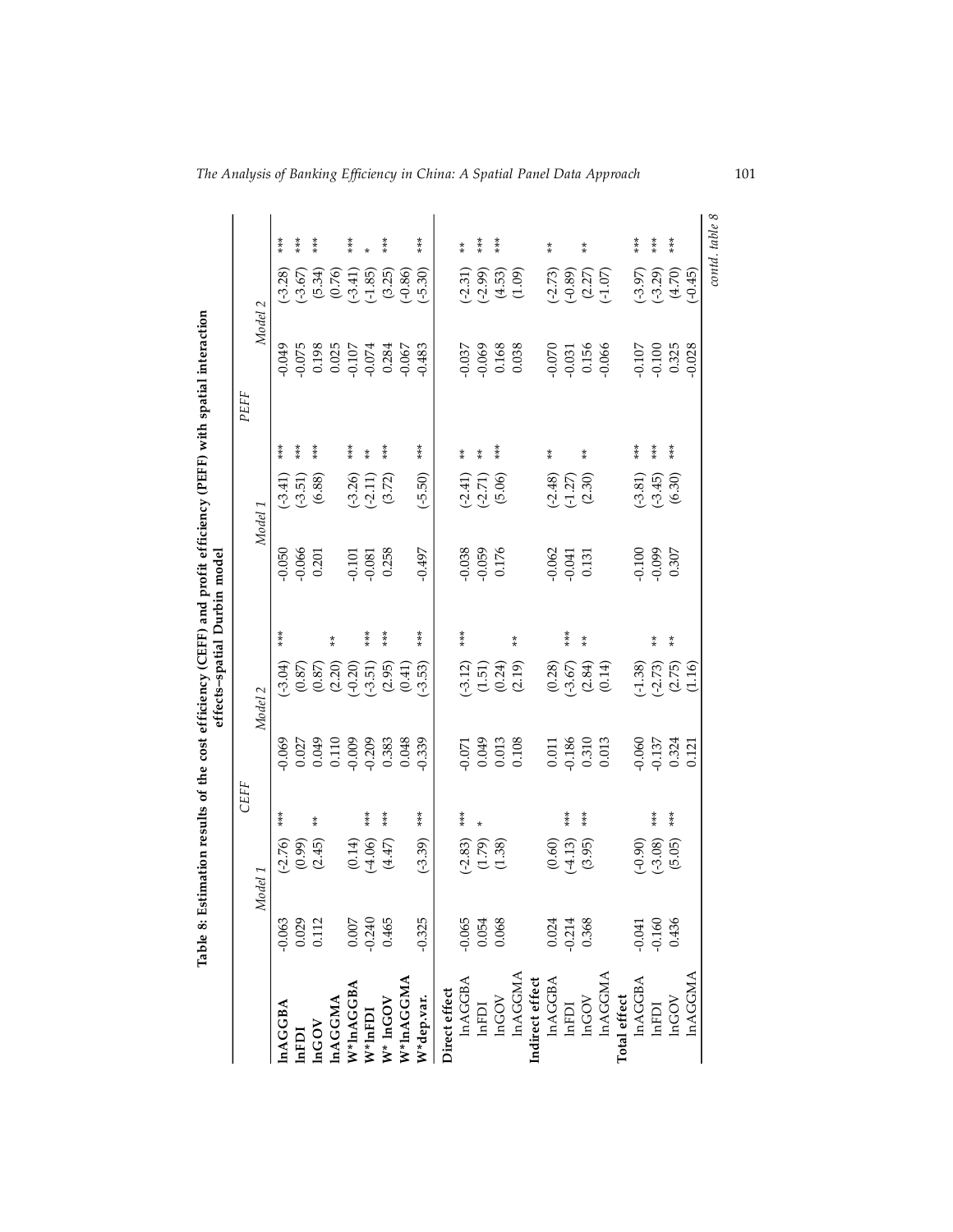|                                      |                                    | CEFF           |                |         | PEFF                                                                                                                                                                                                                                                                                                                                                                                                                       |
|--------------------------------------|------------------------------------|----------------|----------------|---------|----------------------------------------------------------------------------------------------------------------------------------------------------------------------------------------------------------------------------------------------------------------------------------------------------------------------------------------------------------------------------------------------------------------------------|
|                                      | Model 1                            |                | Model 2        | Model 1 | Model 2                                                                                                                                                                                                                                                                                                                                                                                                                    |
| igma^2                               |                                    |                | 0.001          | 0.001   | 0.001                                                                                                                                                                                                                                                                                                                                                                                                                      |
| R-squared                            | 0.745                              |                | 0.754          | 0.984   | 0.984                                                                                                                                                                                                                                                                                                                                                                                                                      |
| orr-squared                          | 0.241                              |                | 0.262          | 0.308   | 0.316                                                                                                                                                                                                                                                                                                                                                                                                                      |
| log-likelihood                       | 275.73                             |                | 278.05         | 333.49  | 271.62                                                                                                                                                                                                                                                                                                                                                                                                                     |
| <b>Jbservation</b>                   |                                    |                | 144            | 144     | 144                                                                                                                                                                                                                                                                                                                                                                                                                        |
| Wald_spatial_lag                     |                                    | 21.58 ***      | ***<br>$16.37$ | 21.07   | ***<br>21.03<br>***                                                                                                                                                                                                                                                                                                                                                                                                        |
|                                      |                                    | $***$<br>19.68 | $***$<br>15.06 | 17.71   | $***$<br>18.22<br>$***$                                                                                                                                                                                                                                                                                                                                                                                                    |
| LR_spatial_lag<br>Wald_spatial_error |                                    | ***<br>20.76   | $***$<br>14.81 | 9.81    | $*$<br>10.94<br>$\ddot{*}$                                                                                                                                                                                                                                                                                                                                                                                                 |
| R_spatial_error                      |                                    | 19.46 ***      | ***<br>14.33   | 8.41    | 9.43<br>$*$                                                                                                                                                                                                                                                                                                                                                                                                                |
|                                      |                                    |                |                |         | analyzed. The spatial and time period fixed-effects model is adopted. The robustness test in Model 2 contains a higher number of<br>periodis 2004-2012. The spatial weights matrix is a standardized, first-order Queen-based contiguity matrix.A total of 16 regions are<br>Notes: The values in parentheses are t values.*,**, and *** are significant at 10%, 5%, and 1% significance levels, respectively. The studied |
|                                      | explanatory variables than Model 1 |                |                |         |                                                                                                                                                                                                                                                                                                                                                                                                                            |

| periodis 2004-2012. The spatial weights matrix is a standardized, first-order Queen-based contiguity matrix.A total of 16 regions a               | analyzed. The spatial and time period fixed-effects model is adopted. The robustness test in Model 2 contains a higher number |
|---------------------------------------------------------------------------------------------------------------------------------------------------|-------------------------------------------------------------------------------------------------------------------------------|
| The values in parentheses are t values. *, *, and *** are significant at $10\%$ , $5\%$ , and $1\%$ significance levels, respectively. The studi- | natory variables than Model 1.                                                                                                |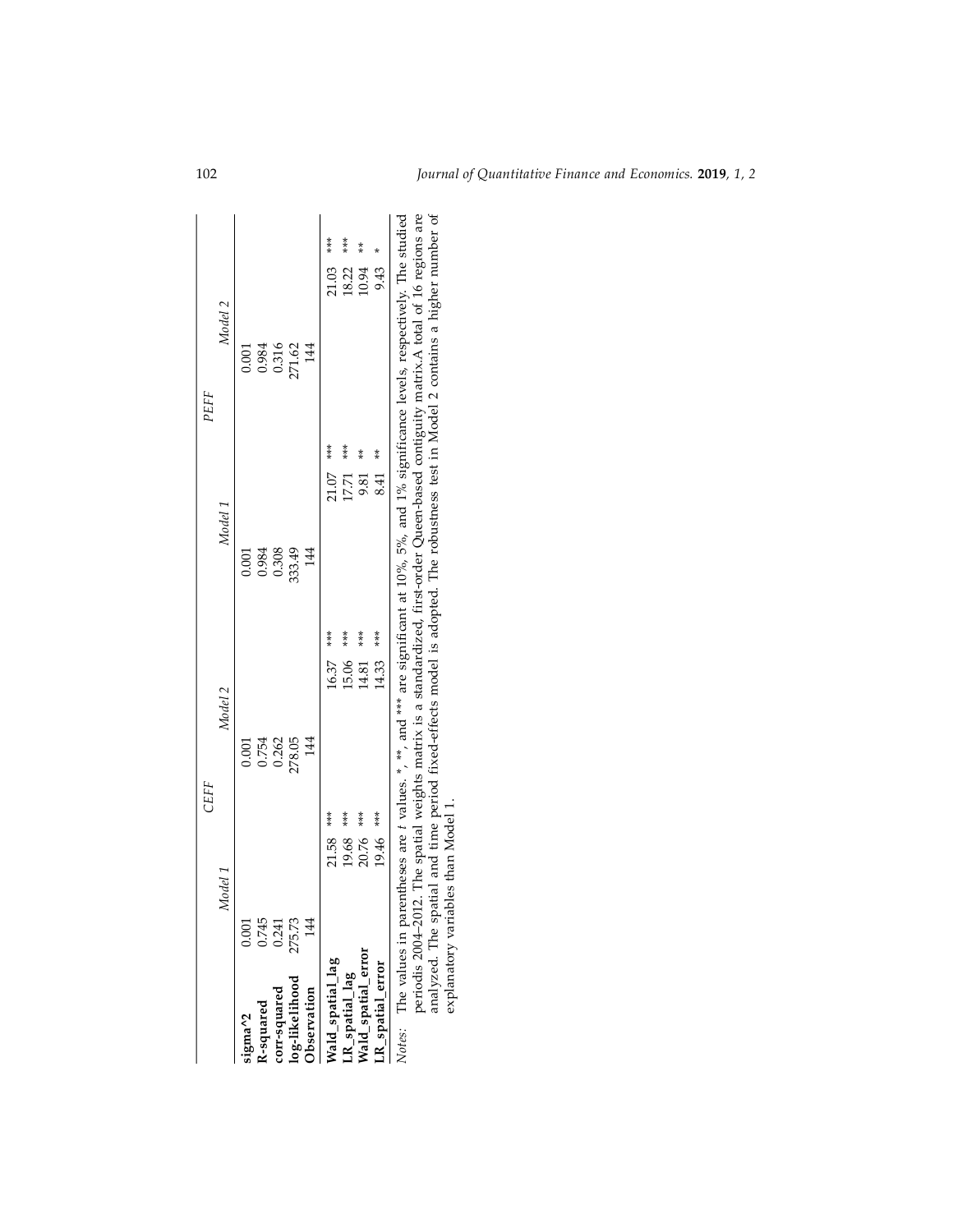Because the estimation result reveals that Model 2 does not affect the analysis results of Model 1, the following analyses are performed primarily using Model 1.

First, if a bank is situated in a region with high financial industry agglomeration level (AGGBA), its cost efficiency (CEFF) and profit efficiency (PEFF) would both decrease. Excessive government intervention prevented the Chinese market from providing a comprehensive exit mechanism. The degree of over competition generated by financial industry agglomeration level (AGGBA) reduces bank efficiency in the region. The indirect effect revealed that a region with high financial industry agglomeration level (AGGBA) is typically a regional financial center and afinancial policy center. Consequently, financial industry agglomeration in the neighboring regions generates positive effects such as demonstration with financial business or spillovers about policy informationto bank businesses. However, these effects are not statistically significant. Finally, a decrease in market efficiency caused by excessive government intervention also generates spillovers, reducing the profit efficiency (PEFF) of the neighboring regions.

Regarding the impact of the degree of liberalization or market sizes of one specific region on the average efficiency of other regions, Model 1 in Table 8 depicts that the higher the foreign direct investment (FDI) of a region is, the more foreign companies are found in the region. Consequently, the cost of searching for potential foreign customers could be reduced, and cost efficiency (CEFF) could be improved. Furthermore, foreign companies typically prefer to contact foreign banks, rendering low profit generation for state-owned banks. However, foreign banks exhibit an insubstantial share of the Chinese market. Therefore, FDI does not positively affect the overall profit of the Chinese banking industry.

Total effect is the sum of the direct and indirect effects. The directions of the three total effects in the profit efficiency (PEFF) model are consistent with the direct and indirect effects. However, the total effect of lnFDI in the cost efficiency (CEFF) model reveals that the negative indirect effect dominate the positive direct effect, which can be attributed to most of the service recipients of the various state-owned banks in China being stateowned enterprises, and the proportion of loan lending to foreign companies from state-owned banks being low. Moreover, the quality of high-end financial services companies from state-owned banksmay not necessarily satisfy the requirements of foreign enterprises. Therefore, a higher extent of market liberalization causes a decrease in cost efficiency (CEFF).

Regarding government policies, increasing government public finance expenditures improves the economic development of a local region, thereby improving economic activities, expanding interest income and fees, and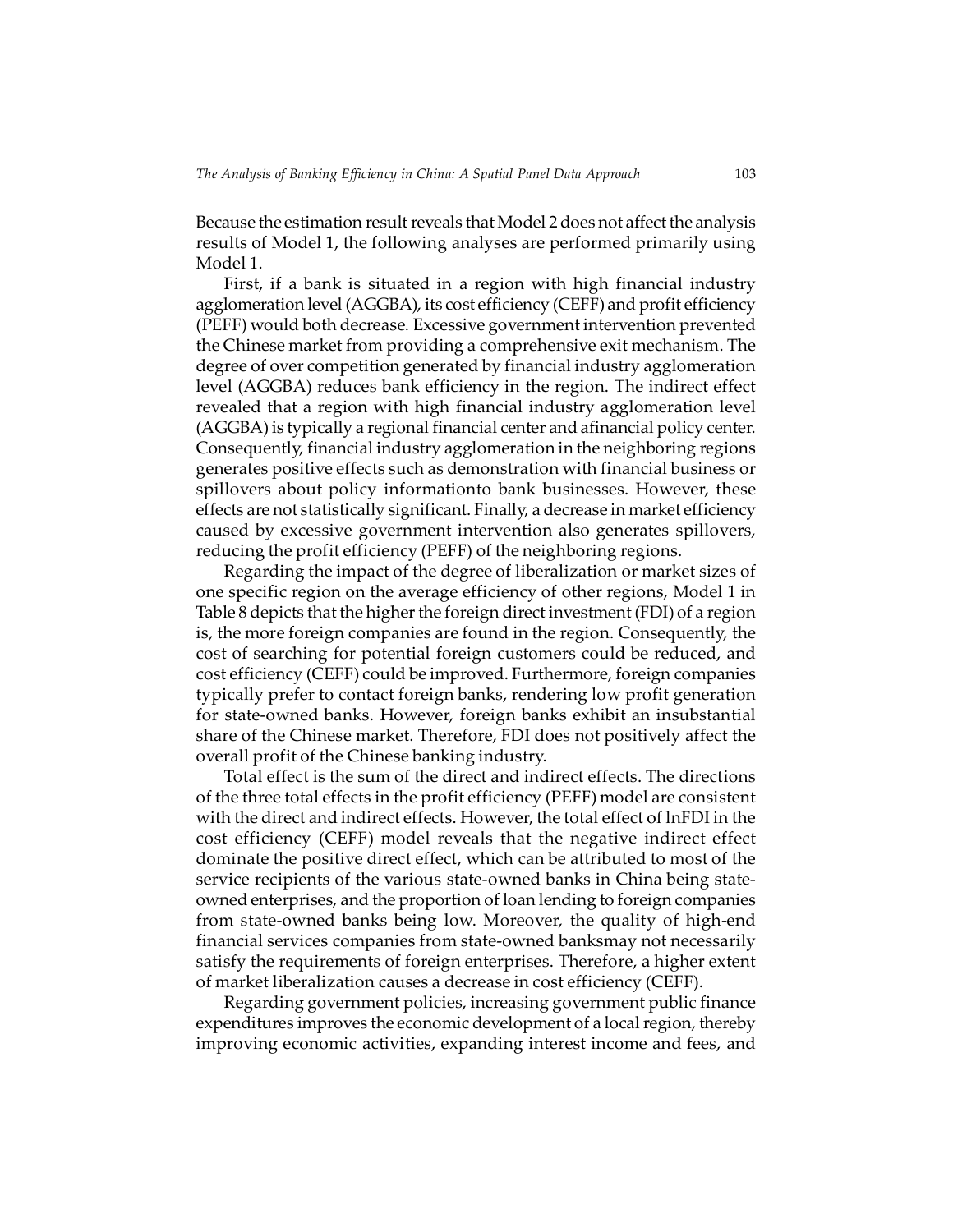promoting profit efficiency (PEFF). The indirect effects indicate that government public finance expenditures also stimulate the economic development of neighboring regions, thereby improving these cost efficiency (CEFF) and profit efficiency (PEFF) with positive spillover effects.

The robustness test in Model 2reveals that the direct effect of industrial agglomeration (AGGMA) improves the cost efficiency (CEFF) of the local regional banks. The higher the financial industrial agglomeration (AGGMA) in a regionis, the higher the number of companies requiring capital for development or expansion. Thus, the cost of searching for loan customers for banks could be reduced, improving cost efficiency (CEFF). The other results of impact measures are generally consistent with the results of Model 1, with the exception of the direct effect of ln FDI, which is statistically insignificant.

The remainder of this section describes the robust and extended analyses of the other samples (excluding the Big 5 and foreign banks), which explore the efficiency reform strategies of the government regarding without Big 5 and observe the impacts of the potentially varying business models of foreign banks on Chinese banking efficiency.

To assess the robustness of our findings, the robustness test is conducted using the selection of the bank types in the samples. The large state-owned banks exhibit enormous assets and market shares, exceeding those of the other bank types. The operation models of and actual restrictions on foreign banks might also be different from those of Chinese banks. Therefore, the efficiency values are recalculated without five major state-owned banks or foreign banks. As shown in Table 9, the direct effect of ln FDI in the cost efficiency (CEFF) model without the five large state-owned banks become insignificant compared to that of Model 1 (Table 8) with all of the sample banks. The other results of the model are consistent with those of Model 1 in Table 8,which indicate that the optimization of cost efficiency (CEFF) generated by foreign enterprises primarily affects the five large state-owned banks. With the exception of foreign banks, the only other bank type that foreign enterprises tended to contact are five large state-owned banks.

## **6. Conclusions**

Post-WTO banking data were used to analyze the liberalization effect of the Chinese market on bank efficiency in each region of China. In addition, industrial agglomeration and government reform policies are discussed. The efficiency analysis revealed that, since joining the WTO, the Chinese government has executed continual reforms in the banking industry in response to competition from foreign banks. Consequently, both cost efficiency (CEFF) and profit efficiency (PEFF) have exhibited continual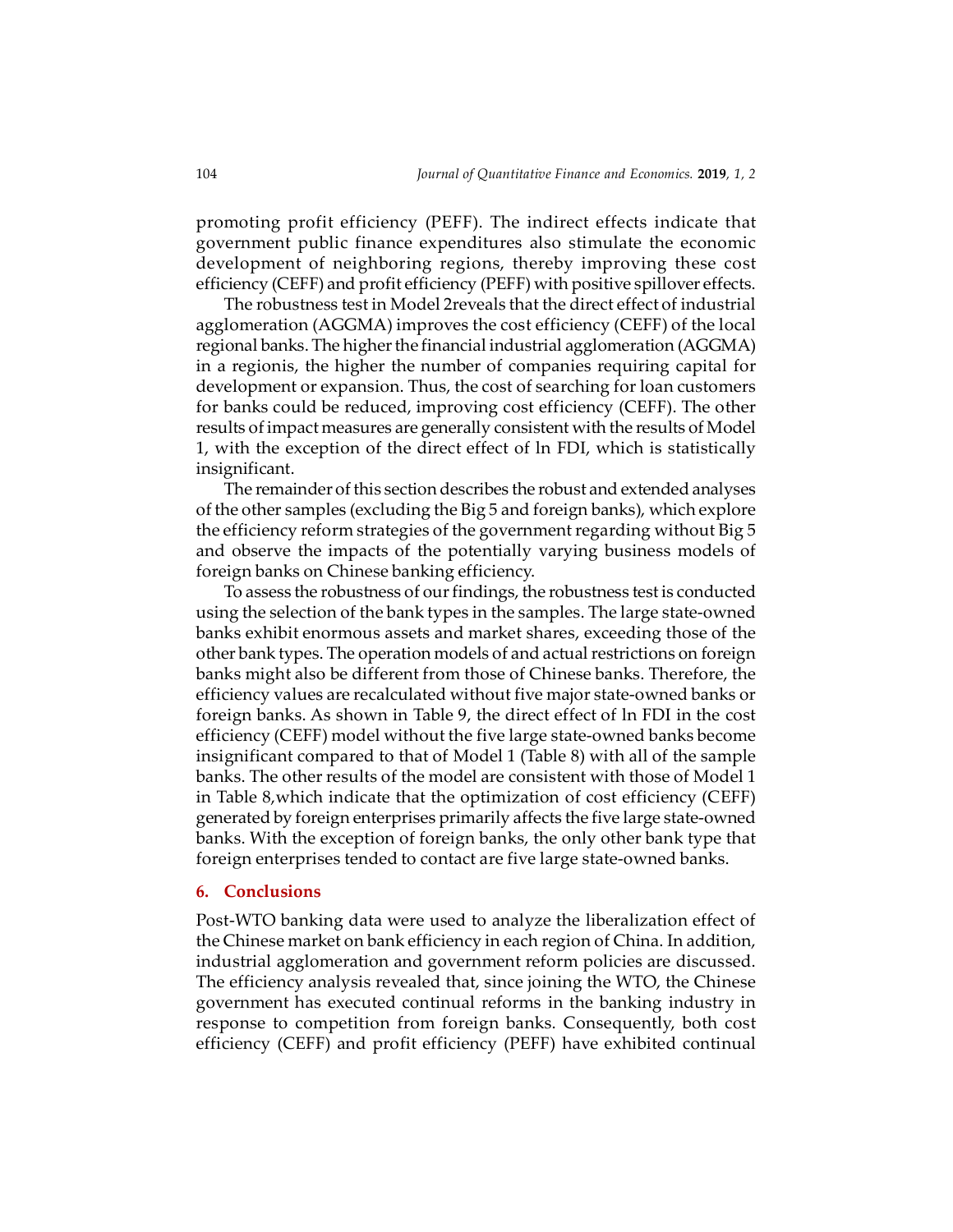|                                  |                            |          |                        |            |          |             |                          | Without foreign banks |           |            |
|----------------------------------|----------------------------|----------|------------------------|------------|----------|-------------|--------------------------|-----------------------|-----------|------------|
|                                  | <b>CEFF</b>                |          | PEFF                   |            |          | <b>CEFF</b> |                          |                       | PEFF      |            |
| $-0.064$<br>I <sub>n</sub> AGGBA | $(-2.78)$                  | $-0.049$ |                        | $***$      | $-0.063$ | $(-2.79)$   | $***$                    | $-0.046$              | $(-3.15)$ | $***$      |
| 0.028<br>In FDI                  | (0.93)                     | $-0.065$ | $(-3.37)$<br>$(-3.50)$ | $***$      | 0.042    | (1.42)      |                          | $-0.088$              | $(-4.67)$ | ***        |
| 0.116<br>$InGOV$                 | $*$<br>(2.51)              | 0.197    | (6.86)                 | ***        | 0.070    | (1.55)      |                          | 0.225                 | (7.71)    | $***$      |
| $-0.001$<br>$W^*$ ln $AGGBA$     | $(-0.01)$                  | $-0.101$ | $(-3.30)$              | $***$      | 0.019    | (0.41)      |                          | $-0.087$              | $(-2.79)$ | ***        |
| $-0.253$<br>$W^*$ In $FD$        | $***$<br>$(-4.20)$         | $-0.065$ | $(-1.71)$              |            | $-0.235$ | $(-3.97)$   | $***$                    | $-0.113$              | $(-2.92)$ | $***$      |
| 0.488<br>$W^*$ ln $GOV$          | $***$<br>(4.61)            | 0.233    | (3.40)                 | $***$      | 0.420    | (4.04)      | $***$                    | 0.280                 | (4.04)    | $***$      |
| $-0.334$<br>W*dep.var.           | $***$<br>$(-3.50)$         | 0.485    | $-5.32$                | $* \ast$   | 0.309    | $(-3.20)$   | $***$                    | 0.528                 | $(-5.98)$ | $***$      |
| Direct effect                    |                            |          |                        |            |          |             |                          |                       |           |            |
| $-0.065$<br>IMAGGBA              | ***<br>$(-2.82)$           | $-0.037$ | $(-2.39)$              | ŧ          | $-0.067$ | $(-3.15)$   | $\ddot{*}$               | $-0.036$              | $(-2.34)$ | $\ddot{*}$ |
| 0.055<br>InFDI                   | (1.78)                     | $-0.060$ | $(-2.83)$              | $***$      | 0.066    | (2.23)      | $\ddot{*}$               | $-0.077$              | $(-3.61)$ | $***$      |
| 0.070<br>InGV                    | (1.38)                     | 0.176    | (5.17)                 | $***$      | 0.033    | (0.69)      |                          | 0.195                 | (5.58)    | $***$      |
| Indirect effect                  |                            |          |                        |            |          |             |                          |                       |           |            |
| 0.018<br><b>InAGGBA</b>          |                            | $-0.063$ |                        | \$         | 0.035    |             |                          | $-0.052$              | $(-2.07)$ | ÷          |
| $-0.225$<br>InFDI                | ***<br>$(0.46)$<br>(-4.26) | $-0.029$ | $(-2.55)$<br>$(-0.90)$ |            | $-0.214$ | (10.91)     | $***$                    | $-0.056$              | $(-1.77)$ | $\star$    |
| 0.384<br>InGOV                   | $***$<br>(4.06)            | 0.114    | (2.03)                 |            | 0.343    | (3.67)      | $***$                    | 0.139                 | (2.41)    | $\ddot{*}$ |
| Total effect                     |                            |          |                        |            |          |             |                          |                       |           |            |
| $-0.047$<br><b>AGGBA</b>         | $(-1.03)$                  | $-0.100$ | $(-3.84)$              | $***$      | $-0.032$ | $(-0.74)$   |                          | $-0.087$              | $(-3.45)$ | $***$      |
| $-0.170$<br>InFDI                | $***$<br>$(-3.22)$         | $-0.089$ | $(-3.10)$              | $***$      | $-0.149$ | $(-2.80)$   | $\ddot{*}$               | $-0.133$              | $(-4.81)$ | $***$      |
| 0.454<br>InGOV                   | ***<br>(5.19)              | 0.290    | (6.01)                 | $***$      | 0.376    | (4.25)      | ***                      | 0.334                 | (7.32)    | ***        |
| 0.001<br>sigma^2                 |                            | 0.001    |                        |            | 0.001    |             |                          | 0.001                 |           |            |
| 0.740<br>R-squared               |                            | 0.985    |                        |            | 0.755    |             |                          | 0.985                 |           |            |
| 0.242<br>corr-squared            |                            | 0.306    |                        |            | 0.218    |             |                          | 0.324                 |           |            |
| 273.05<br>log-likelihood         |                            | 335.86   |                        |            | 275.68   |             |                          | 332.94                |           |            |
| 14<br>Observation                |                            | 144      |                        |            | 144      |             |                          | 144                   |           |            |
| Wald_spatial_lag                 | $***$<br>22.77             |          | 19.74                  | $***$      |          | 18.99       | $***$                    |                       | 20.57     | ***        |
| R_spatial_lag                    | ***<br>20.71               |          | 16.83                  | $***$      |          | 17.57       | ***                      |                       | 16.91     | ***        |
| Wald_spatial_error               | $***$<br>21.72             |          | $9.42$<br>8.03         | $\ddot{*}$ |          | 20.02       | $***$                    |                       | 8.31      | $\ddot{*}$ |
| R_spatial_error                  | $***$<br>20.34             |          |                        | $\ddot{*}$ |          | 18.55       | $\stackrel{\star}{\ast}$ |                       | 6.84      | $\star$    |

Table 9: Estimation results of spatial Durbin model without foreion banks or five large state-owned banks **Table 9: Estimation results of spatial Durbin model without foreign banks or five large stateowned banks**

*The Analysis of Banking Efficiency in China: A Spatial Panel Data Approach* 105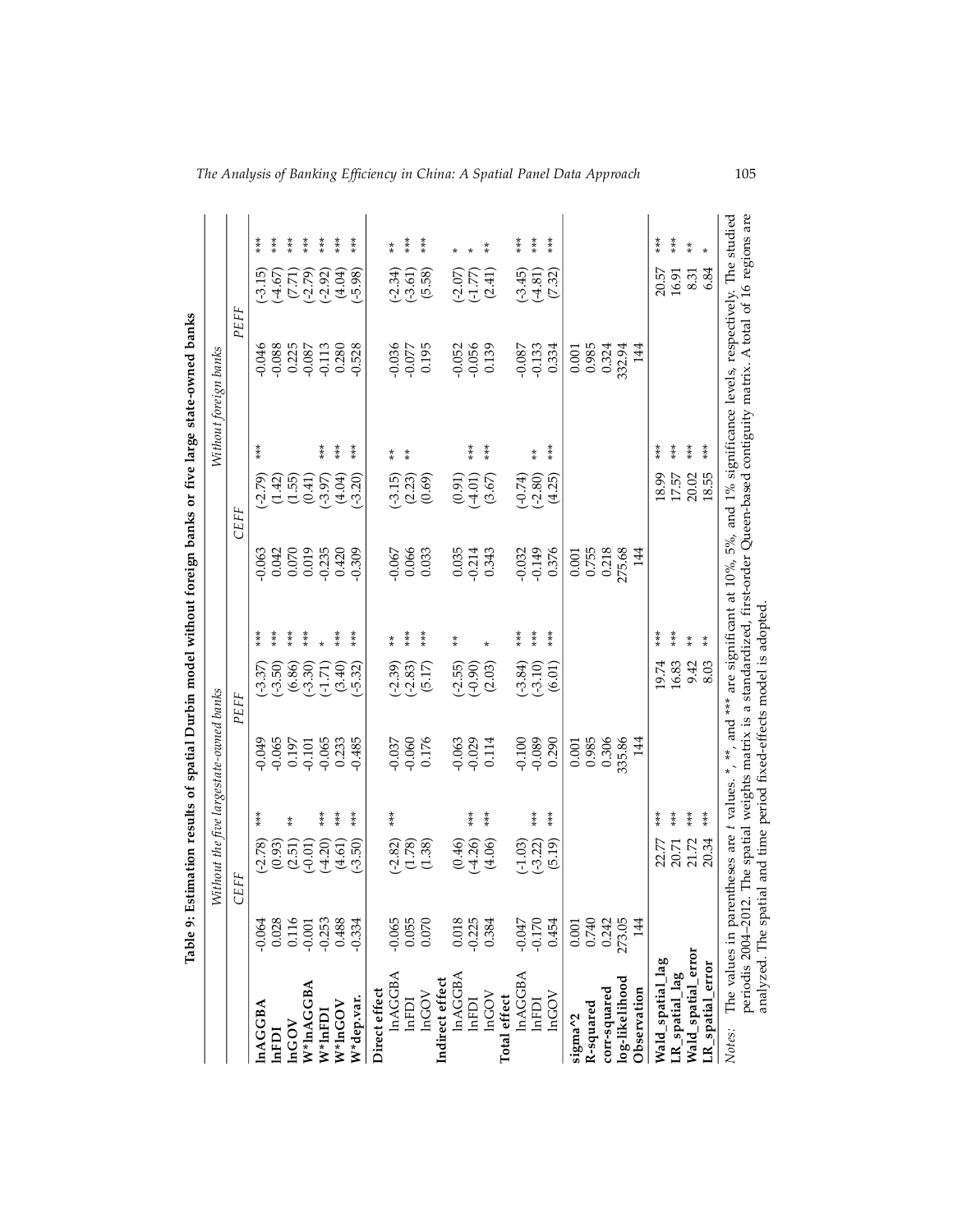increases. Regarding cost efficiency, in response to the financial crisis, Chinese banks have operated to outperform foreign banks. Subsequently, the large state-owned banks also began to outperform foreign banks regarding profit efficiency. Being listed in the stock exchange market also affects the efficiency of the large state-owned banks significantly. During the period 2005–2006, with the exception of the Agricultural Bank of China, the other four large state-owned banks were listed in the market. Thus, the average profit efficiency of the five large state-owned banks outperformed that of other types of commercial banks, and outperformed that of foreign banks following the financial crisis. However, no significant effect on cost efficiency is observed.

Uneven resource distribution in the regions of China is considered in the present study in determining the factors affecting efficiency changes in each Chinese province. Therefore, spatial econometric model with spatial heterogeneity is used. We have found that the potential foreign customer sources generated by foreign investments and government expenditures in neighboring regions improve cost efficiency. The economic activities generated by government fiscal expenditures improve bank profit efficiency. Excessive competition caused by financial industry agglomeration generates a market-crowding effect, reducing both cost efficiency and profit efficiency.

The empirical evidence we have documented may have some important policy implications for promoting China's bank efficiency. First, economic reforms to introduce nonstate investments into the Chinese market must continue to be promoted.Second, Chinese banks must be encouraged to improve their shareholding systems through the introduction of foreign capital, thereby promoting operation efficiency. Third, the processes for foreign banks to apply for various operations must be accelerated.

With the support of the congenital advantage of market size, the Chinese banking industry can undergo continual reforms and make adjustments to its overall financial structures and corporate governance systems, and receive foreign strategic partners through shareholding systems. As a result, the Chinese banking industry will be more capable of facing the challenges of future market competition.

#### **Notes**

- 1. Three outputs in this study are including the total loans (LOAN) after excluding nonperforming loans, the other earning assets (OEA) and the net fees and commissions income (FEE).
- 2. The 12 major national joint-stock commercial banks are including China Merchants Bank, China CITIC Bank, Shanghai Pudong Development Bank, China Minsheng Bank, Industrial Bank, China Everbright Bank, Ping An Bank,Hua Xia Bank, China Guangfa Bank, Evergrowing Bank, China Bohai Bank, and China Zheshang Bank.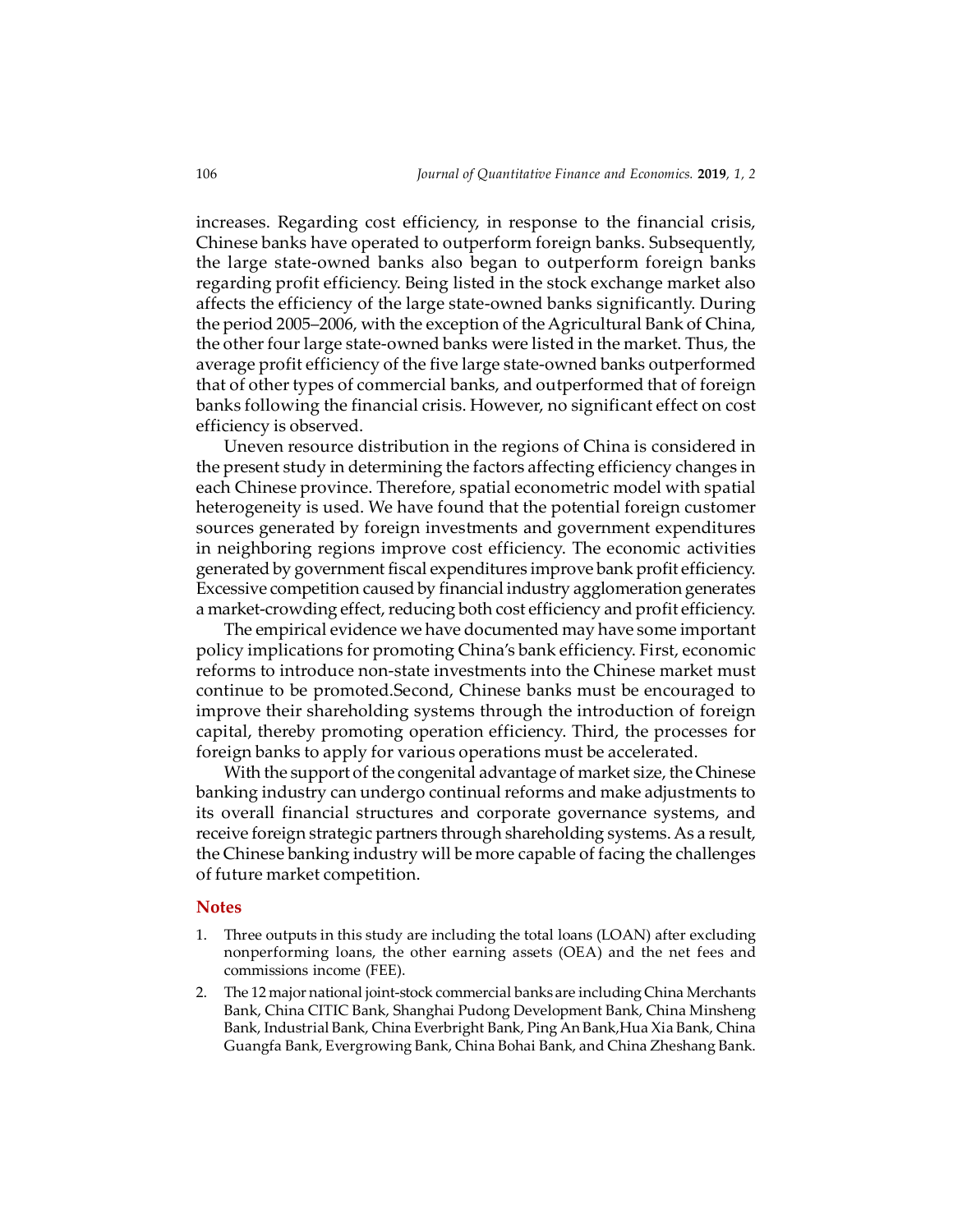- 3. The five major state-owned banks are including Industrial and Commercial Bank of China, China Construction Bank, Bank of China, Agricultural Bank of China, and Bank of Communications. The three major policy banks are including China Development Bank, Agricultural Development Bank of China, and Export-Import Bank of China.
- 4. The starting year is not set as 2002, the year after China joined the WTO. Otherwise, the number of analyzable regions would have decreased to 13. The 13 provinces and municipalities were Beijing, Liaoning, Shanghai, Jiangsu, Zhejiang, Fujian, Jiangxi, Shandong, Hubei, Hunan, Guangdong, Chongqing, and Sichuan. Setting the starting year as 2004 enables analyzing three additional provinces, namely Hebei, Anhui, and Guizhou, thereby expanding the number of analyzable regions to 16 and increasing the spatial comprehensiveness of the analysis.

#### **References**

- Anselin L. (1995). Local indicators of spatial association—LISA. *Geographical Analysis,* 27, 93–115.
- Anselin, L., Varga, A., & Acs, Z. (1997). Local geographic spillovers between university research and high technology innovations. *Journal of Urban Economics,* 42, 422–448
- Baldwin, R., Forslid, R., Martin, P., Ottaviano, G. I., & Robert–Nicoud, F. (2003). *Public Policies and Economic Geography*. Princeton, NJ: Princeton University Press.
- Battese, G. E., & Coelli, T. J. (1995). A model for technical inefficiency effects in a stochastic frontier production function for panel data. *Empirical Economics*, 20, 325– 332.
- Berger, A. N., & Hannan, T. H. (1998). The efficiency cost of market power in the banking industry: A test of the "quiet life" and related hypotheses. *Review of Economics and Statistics*, 80, 454–465.
- Berger, A. N., Hasan, I., & Zhou, M. (2009). Bank ownership and efficiency in China: What will happen in the world's largest nation? *Journal of Banking & Finance*, 33, 113–130.
- Chang, T.P., Hu, J. L., Chou, R. Y., & Sun, L. (2012). The sources of bank productivity growth in China during 2002–2009: A disaggregation view. *Journal of Banking & Finance*, 36, 1997–2006.
- Coelli, T., Perelman, S., & Romano, E. (1999). Accounting for environmental influences in stochastic frontier models: With application to international airlines. *Journal of Productivity Analysis*, 11, 251–273
- DeYoung, R., Hasan, I., & Kirchhoff, B. (1998). The impact of out–of–state entry on the cost efficiency of local commercial banks. *Journal of Economics and Business*, 50, 191–203.
- Ding, N., Fung, H. G., & Jia, J. (2015). What drives cost efficiency of banks in China? *China & World Economy*, 23, 61–83.
- Elhorst, J. P. (2003). Specification and estimation of spatial panel data models. *International Regional Science Review*, 26, 244–268.
- Elhorst, J. P. (2014a). Matlab software for spatial panels. *International Regional Science Review,* 37, 389–405.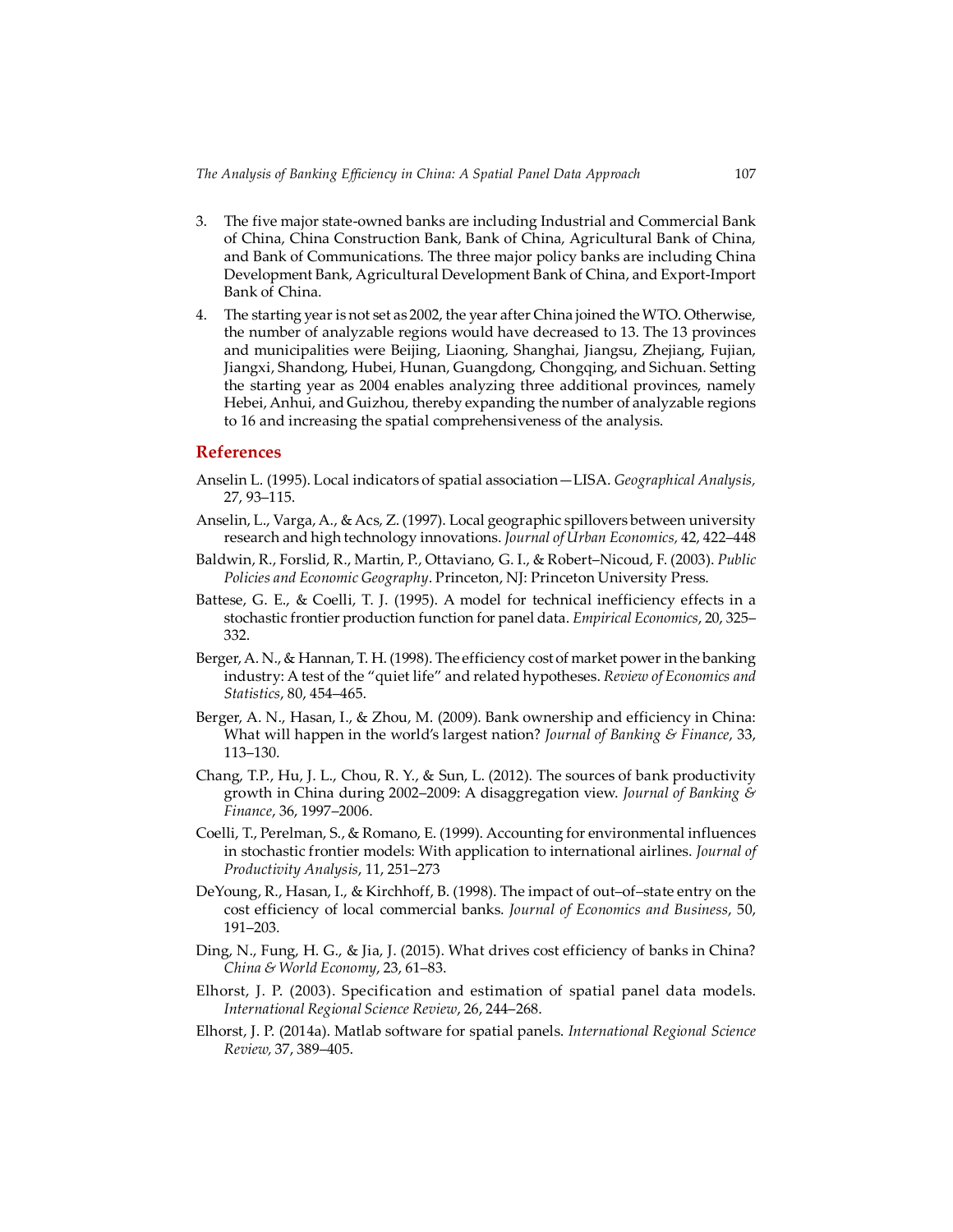- Elhorst, J. P. (2014b). Spatial panel data models. In Elhorst J. P.(ed.), *Spatial Econometrics*. Berlin Heidelberg: Springer, 37–93.
- Fang, Y., Hasan, I., & Marton, K. (2011). Bank efficiency in South–Eastern Europe. *Economics of Transition*, 19, 495–520.
- Fu, X. M., & Heffernan, S. (2009). The effects of reform on China's bank structure and performance. *Journal of Banking & Finance*, 33, 39–52.
- He, C., & Fu, R. (2008). Foreign banking in China: A study of 279 branch units in 32 cities. *Eurasian Geography and Economics*, 49, 457–480.
- He, C., & Yeung, G. (2011). The locational distribution of foreign banks in China: A disaggregated analysis. *Regional Studies*, 45, 733–754.
- Hsiao, C., Shen, Y., & Bian, W. (2015). Evaluating the effectiveness of China's financial reform—the efficiency of China's domestic banks. *China Economic Review*, 35, 70– 82.
- Jayaratne, J., & Strahan, P. E. (1998). Entry restrictions, industry evolution, and dynamic efficiency: Evidence from commercial banking. *Journal of Law and Economics,*41, 239–274.
- Jeon, B. N., Olivero, M. P., & Wu, J. (2013). Multinational banking and the international transmission of financial shocks: evidence from foreign bank subsidiaries. *Journal of Banking & Finance*, 37, 952–972.
- Koetter, M., Kolari, J. W., & Spierdijk, L. (2012). Enjoying the quiet life under deregulation? Evidence from adjusted Lerner indices for US banks. *Review of Economics and Statistics*, 94, 462–480.
- Lensink, R., & Meesters, A. (2014). Institutions and bank performance: A stochastic frontier analysis. *Oxford Bulletin of Economics and Statistics*, 76, 67–92.
- LeSage, J., & Pace, R. K. (2009). *Introduction to Spatial Econometrics.* Boca Raton: CRC Press.
- Li, R., & Huang, Y. (2015). How does financial opening affect industrial efficiency? The case of foreign bank entry in the People's Republic of China. *Asian Development Review,* 32, 90–112.
- Lin, X., & Zhang, Y. (2009). Bank ownership reform and bank performance in China. *Journal of Banking & Finance*, 33, 20–29.
- Liu, W., & Wu, W. (2008). Development of local financial systems in mainland China. *Eurasian Geography and Economics*, 49, 160–179.
- Melitz, M. J. (2003). The impact of trade on intra–industry reallocations and aggregate industry productivity. *Econometrica*, 71, 1695–1725.
- Melitz, M. J., & Ottaviano, G. I. (2008). Market size, trade, and productivity. *Review of Economic Studies*, 75, 295–316.
- Park, Y. S., & Essayyad, M. (1989). *International Banking and Financial Centers*. Berlin Heidelberg: Springer.
- Pasiouras, F., Tanna, S. K., & Zopounidis, C. (2007). Regulations, supervision and banks' cost and profit efficiency around the world: Astochastic frontier approach. *Working Paper*2007.05, University of Bath Management.
- PwC. (2010). *Foreign banks in China*. London: Pricewaterhouse Coopers (PwC).